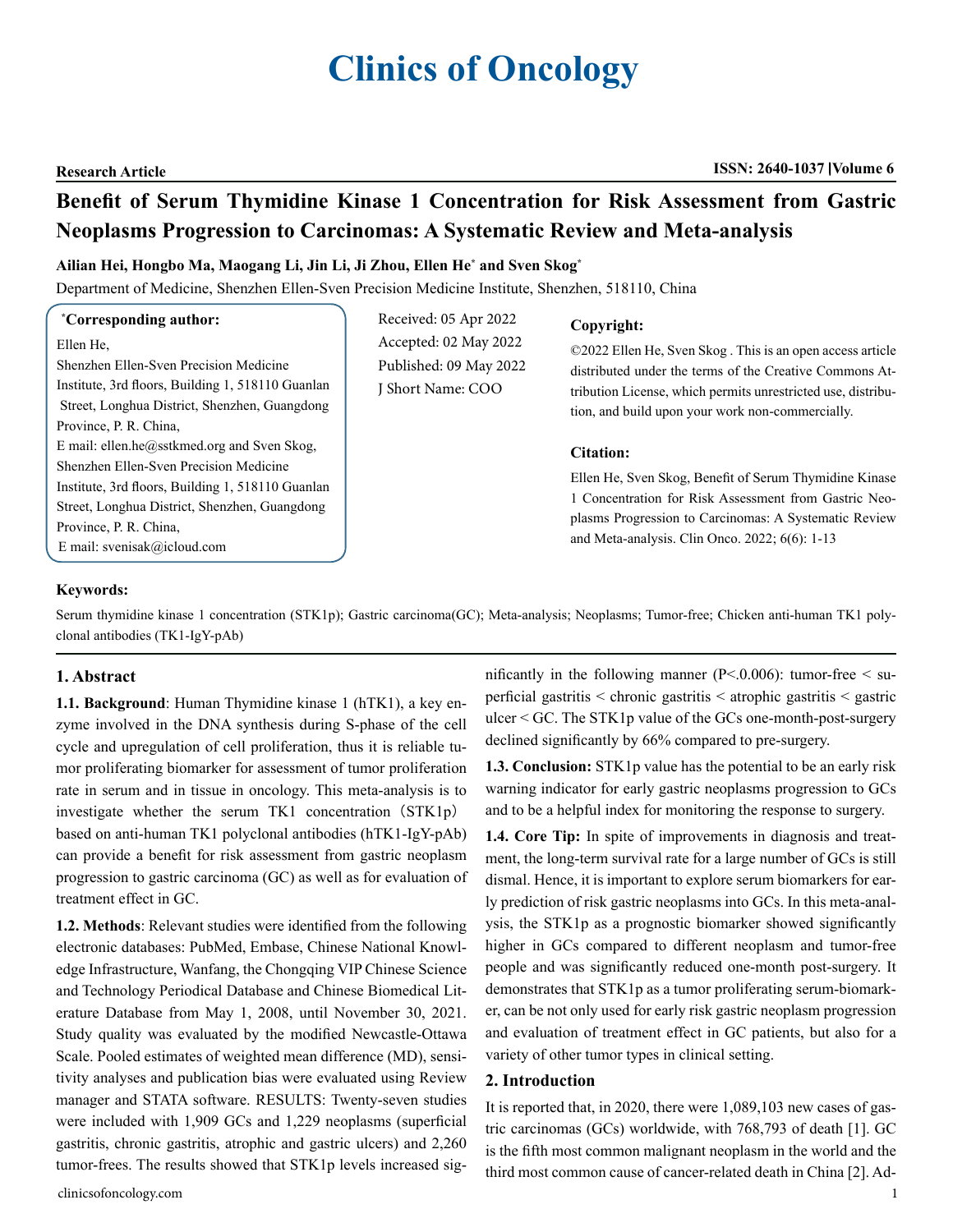vanced gastric carcinoma is associated with poor outcomes with a 5-year survival rate of only 30%. In areas with high incidence of gastric carcinoma, gastroscopy is recommended for individuals over the age of 40. Some are still in advanced diagnosis [3]. When detection of early GCs and treatment in time the survival can be improved up to 90% [4]. Therefore, an in-depth understanding of the pathogenesis of GCs and exploration of highly sensitive and specific early diagnostic approaches, offering patients a better chance of early treatment and cure, are very crucial [5]. The gastric pathological lesions include non-neoplasms, neoplasms and GCs The gastric neoplasms are a higher risk for progression into GCs which is one of leading cause of death [6]. The process of precancerous condition from gene mutations in normal person's cell to abnormal person's cell proliferation will take around 10–30 years, before finally becoming a malignant tumor [7]. Similarly, before the occurrence of GCs, a gradual and prolonged precancerous process takes place, consisting of groups of neoplasms with sequential pathogenesis stages: superficial gastritis  $(SG) \rightarrow$  chronic gastritis  $(CG) \rightarrow$  atrophic gastritis  $(AG) \rightarrow$  gastric ulcer (GU), and finally intraepithelial neoplasia and invasive GC [8-10]. The non-neoplasms with familial adenomatous polyposis (FAP) are considered as a favourable prognosis, a few deaths occur [11], and however, about 21% of non-invasive neoplasms may progress to invasive carcinomas [12]. It is known that cancer is groups of uncontrolled, cell proliferative, and chronic diseases [7]. Thus, early detection of gastric neoplasms through appropriate optimal biomarkers combined with endoscopic images and follow-up individual treatments are important for good outcomes. There are series of growth factors, which can be associated with clinical presentation of early neoplasms process in GCs. However, none of the growth factors, such as HGF, VEGF, FGF, and IGF-1, insulin-like 1 growth factor and granulocyte-colony stimulating factor (G-CSF), are suitable as diagnostic biomarkers for detecting or differentiating different types of gastric malignancies [13]. Thymidine kinase 1 (TK1) is a key enzyme involved in the pyrimidine salvage pathway playing an important role in DNA synthesis during S-phase of the cell cycle [7,14-17]. The TK1 upregulation expression is highly dependent on tumor cell proliferation [7,15,17- 20] and can be used for assessment of tumor cell proliferation rate by serological methods, as well as histochemical staining in clinical setting [7]. Although the TK1 concentration in serum (STK1p) is low, a reliable quantitation of STK1p with high sensitivity and specificity based on chicken anti-human TK1 polyclonal antibody (TK1- IgY-pAb) [18] has been achieved by using a commercial enhanced chemiluminescence dot blot immunoassay kit (ECL-dot blot, Sino-Swed TongKang Biotech Ltd., Shenzhen, China). The STK1p level correlates significantly to tumor growth rate and increases to different levels in patients with malignancies depending on growth rate, tumor types, stages and individual situation. The STK1p level has also been reviewed for early tumor risk progression in health

screening [19,20], monitoring the effect of therapies, relapse and survival in which not only haematological tumours, but also solid tumors [7], including GCs [21,22]. Meta-analyses of lung [23], breast [24], hepatocellular [25], and colorectal cancers [26] conformed that the STK1p increased significantly from tumor-free to benign/precancerous and then carcinomas. However, the variations of the STK1p among neoplasms in the process to GCs formation still remained unclear. So far, there are a number of publications using STK1p to monitor the treatment of GCs based on the ECLdot blot assay. However, most of the STK1p publications are based on a limited number of cases, which may reduce the reliability of the conclusions. This meta-analysis study was conducted according to the Preferred Reporting Items for Systematic Reviews and Meta-Analyses (PRISMA) guidelines. Our hypothesis is the meta-analysis of STK1p based on TK1-IgY-pAb shall provide benefit for risk assessment from gastric neoplasm progression to carcinoma as well as for evaluation of treatment effect in GC patients.

#### **3. Materials and Methods**

#### **3.1. Literature Search**

A thorough search of relevant articles was performed from PubMed, Embase, Chinese National Knowledge Infrastructure, Wanfang, the Chongqing VIP Chinese Science and Technology Periodical Database and Chinese Biomedical Literature Database from May 1, 2008, until November 30, 2021. The following medical subject headings terms were used to search: "Thymidine kinase 1" or "TK1"; "gastric" or "gastric polyps" or "gastrointestinal" or "stomach"; "tumor" or "carcinoma" or "neoplasm" or "malignancy". The search was limited to human studies, but not to language.

#### **3.2. Inclusion and Exclusion Criteria**

The studies were reviewed, screened, and selected by two independent reviewers strictly following the inclusion and exclusion criteria. The inclusion criteria include: (1) STK1p was analysed by the ECL dot blot assay based on the chicken anti-human TK1 polyclonal antibodies (TK1-IgY-pAb) [18]; (2) the kit used in the study was manufactured by Sino-Swed TongKang Biotech Ltd., Shenzhen, China; (3) the diagnosis of tumor-free, gastric neoplasms and GCs follows the international standard test; (4) control groups were included in the study. The exclusion criteria were: (1) insufficient data; (2) immunohistochemistry of TK1 and TK activity studies; (3) studies containing unqualified data; (4) review articles.

#### **3.3. Data Extraction**

The quality of studies was assessed using the Newcastle-Ottawa Scale (NOS) by two reviewers independently. Studies with NOS scores greater than 5 were included in this meta-analysis. The full text and the additional information of each study were carefully reviewed. After that, the following data were extracted from each study: first author's name, publication year, article's title, published journal, study population characteristics, and relevant data for meta-analysis. The meta-analysis followed the PRISMA guidelines.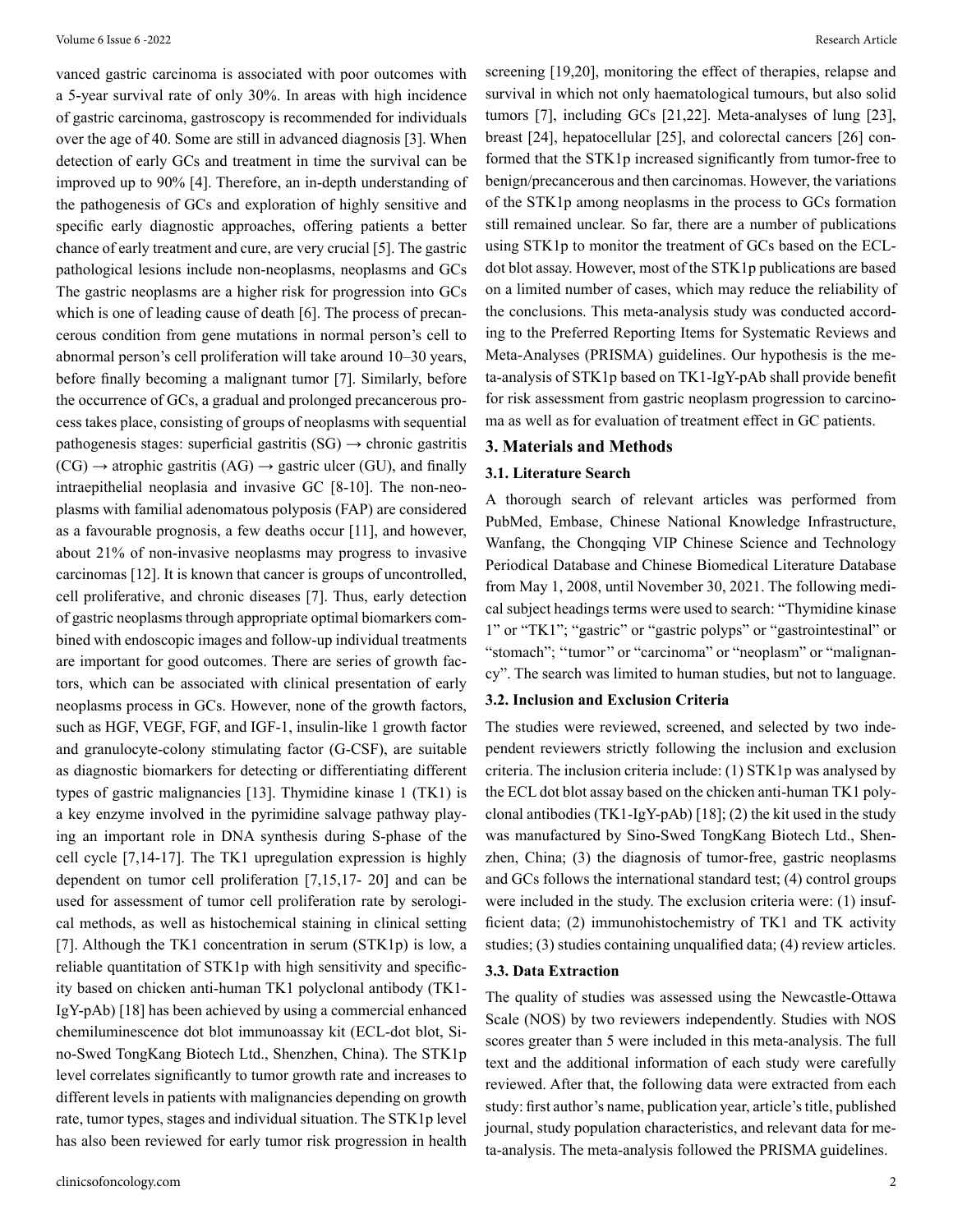#### **3.4. Statistical Methods**

Review Manager 5.4 statistical software provided by Networks of Cochrane Review Groups was used to examine the heterogeneity of the literatures and calculate the weighted mean difference (MD) and 95% confidence interval (CI). As described in previous study [26], according to the test results, the fixed-effect model was used when the  $I^2$  was lower than 50% and the P value of the heterogeneity was >0.05. Otherwise, we used the random-effect model to calculate. Moreover, funnel plots were used to evaluate the sensitivity. Finally, Egger's tests were conducted with STATA version 12.0 software (College Station, TX: Stata Corp LP) to examine publication bias with the significance level. The 2-tailed was used for the comparison of STK1p values among the different groups (IBM SPSS Statistics for Windows, Version 25.0. Armonk, NY: IBM Corp). The P<0.05 was considered as statistically significant difference.

| Table 1: Summary of clinical data from each included publication |  |  |
|------------------------------------------------------------------|--|--|
|------------------------------------------------------------------|--|--|

### **4. Results**

#### **4.1. Literature Search and Study Characteristics**

**Figure 1** illustrates the process of article retrieval and study selection. Initially, 139 publications were identified from various databases. After titles and abstracts were reviewed, 68 articles were remained for full-text review since 71 articles were excluded due to unrelated to the research topic. Then, 41 of the 68 articles were further excluded: 22 articles because the experimental methods failed to meet the inclusion criteria, 15 articles because they lacked sufficient data, and 4 articles because they were review papers. Finally, 27 articles were eligible and included in the final meta-analysis [27-53]. The main clinical features of the included studies were extracted and listed in Table 1. A total of 1,909 GC patients, 1,229 neoplasms (superficial gastritis, chronic gastritis, atrophic gastritis, and gastric ulcer) patients and 2,260 tumor-free persons from 27 studies were included in our meta-analysis. All GC patients were confirmed by pathological examination. After surgery the STK1p values of 251 patients were followed up for one month.

| Author and issuing time   | Location      | *Tumor-        | <b>Neoplasm</b><br>(n)   | GC  | M                        | $\mathbf{F}$   | Age                      | GC          |                          | Clinical stage (n)       |                          |                          | <b>Surgery</b><br>treatment |                          |
|---------------------------|---------------|----------------|--------------------------|-----|--------------------------|----------------|--------------------------|-------------|--------------------------|--------------------------|--------------------------|--------------------------|-----------------------------|--------------------------|
|                           |               | free(n)        |                          | (n) | (n)                      | (n)            | (years)                  | <b>TNM</b>  | $\mathbf I$              | $\mathbf{H}$             | III                      | IV                       | Pre-<br>(n)                 | Post- $(n)$              |
| Chen Y et al., 2010[27]   | East China    | 451            | $\overline{\phantom{a}}$ | 69  | 52                       | 17             | $\overline{\phantom{a}}$ | Y           | 3                        | $\overline{4}$           | $\overline{4}$           | 8                        | 32                          | 32                       |
| Cheng Q et al., 2011[28]  | North China   | 48             | 47                       | 32  | 21                       | 11             | $\blacksquare$           | $\mathbf N$ | $\overline{a}$           | $\overline{a}$           | $\overline{a}$           |                          | $\overline{a}$              |                          |
| Cheng XH et al., 2015[29] | East China    | $\overline{a}$ | $\blacksquare$           | 60  | 48                       | 12             | $\overline{a}$           | $\mathbf N$ | $\overline{a}$           |                          |                          | $\overline{\phantom{0}}$ | 60                          | 60                       |
| Fang AN., 2017[30]        | East China    | 32             | $\overline{\phantom{a}}$ | 23  | $\overline{a}$           | $\overline{a}$ | 40-89                    | $\mathbf N$ | L,                       |                          | $\overline{\phantom{a}}$ |                          | $\overline{a}$              | $\overline{\phantom{a}}$ |
| Fang GZ et al., 2016[31]  | North China   | 160            | 130                      | 20  | 11                       | 9              | $\overline{a}$           | $\mathbf N$ | $\overline{a}$           |                          |                          |                          | $\overline{a}$              |                          |
| Fang H et al., 2014[32]   | East China    | 70             | 32                       | 32  | 20                       | 12             | 48-79                    | N           | $\overline{\phantom{a}}$ | $\overline{a}$           | $\overline{\phantom{a}}$ | $\overline{a}$           | 32                          | 32                       |
| Gao W et al., 2019[33]    | North China   | 50             | 100                      | 50  | 28                       | 22             | 43-69                    | N           | $\overline{\phantom{a}}$ | ÷,                       | $\overline{\phantom{a}}$ | $\overline{\phantom{0}}$ | $\overline{a}$              | $\overline{\phantom{a}}$ |
| Gu GD., 2009[34]          | East China    | 30             | 37                       | 112 | 59                       | 53             | 34-73                    | N           | $\overline{a}$           | $\blacksquare$           | $\overline{a}$           |                          | $\overline{\phantom{0}}$    | $\blacksquare$           |
| Guo L et al., 2008[35]    | East China    | 38             | 35                       | 102 | 73                       | 29             | 29-77                    | $\mathbf N$ | $\overline{a}$           |                          |                          | $\overline{\phantom{0}}$ | 28                          | 28                       |
| Hu X et al., 2021[36]     | East China    | 63             | 64                       | 115 | 62                       | 53             | 50-68                    | Y           | 21                       | 39                       | 36                       | 19                       |                             |                          |
| Hu ZS et al., 2015[37]    | East China    | 42             | $\blacksquare$           | 60  | 32                       | 28             | 50-78                    | $\mathbf N$ | $\overline{a}$           |                          |                          |                          | $\overline{a}$              | $\blacksquare$           |
| Jia B et al., 2018[38]    | North China   | $\blacksquare$ | 75                       | 45  | 24                       | 21             | $40 - 70$                | Y           | $\overline{4}$           | 15                       | 22                       | $\overline{4}$           | $\overline{\phantom{0}}$    | $\overline{\phantom{a}}$ |
| Jiang JY et al., 2013[39] | Central China | 35             | 37                       | 34  | 23                       | 11             | $40 - 65$                | N           | $\frac{1}{2}$            | $\overline{a}$           | ÷,                       | ÷,                       | $\overline{a}$              | $\overline{\phantom{a}}$ |
| Lin L et al., 2014[40]    | South China   | 35             | $\blacksquare$           | 68  | 42                       | 26             | $20 - 63$                | Y           | 14                       | 20                       | 18                       | 16                       | 43                          | 43                       |
| Liu X et al., 2015[41]    | South China   | 600            | 137                      | 68  | $\overline{a}$           | $\overline{a}$ | $22 - 67$                | N           | $\overline{a}$           |                          | $\overline{a}$           | $\overline{\phantom{0}}$ | $\overline{a}$              |                          |
| Li WB et al., 2018[42]    | East China    | 80             | 72                       | 106 | 74                       | 32             | 36-84                    | N           | L,                       |                          |                          |                          | $\overline{a}$              | $\blacksquare$           |
| Li ZS et al., 2010[43]    | North China   | 95             | $\blacksquare$           | 39  | $\overline{a}$           |                | $\overline{\phantom{a}}$ | Y           | L,                       |                          | 12                       | 27                       | $\overline{a}$              |                          |
| Ning SF et al., 2018[44]  | South China   | 75             | $\overline{\phantom{a}}$ | 169 | $\overline{\phantom{a}}$ | ÷,             | Ĭ.                       | N           | L,                       | $\overline{\phantom{0}}$ | $\overline{\phantom{a}}$ | $\overline{\phantom{0}}$ | Ĭ.                          | $\overline{\phantom{a}}$ |
| Shen J et al., 2011[45]   | East China    | 60             | 50                       | 32  | 24                       | 11             | 28-75                    | N           | $\frac{1}{2}$            | ÷,                       | $\overline{\phantom{a}}$ | $\overline{\phantom{0}}$ | $\overline{a}$              | $\overline{\phantom{a}}$ |
| Shen LS et al., 2011[46]  | East China    | 32             | ÷,                       | 59  | $\overline{a}$           | $\overline{a}$ | $40 - 80$                | N           | $\overline{a}$           | $\blacksquare$           | $\overline{a}$           | $\overline{a}$           | $\overline{a}$              | $\overline{\phantom{a}}$ |
| Wang CM et al., 2013[47]  | East China    | 76             | 70                       | 204 | 146                      | 58             | 29-77                    | $\mathbf N$ | $\overline{a}$           |                          |                          | $\overline{a}$           | 56                          | 56                       |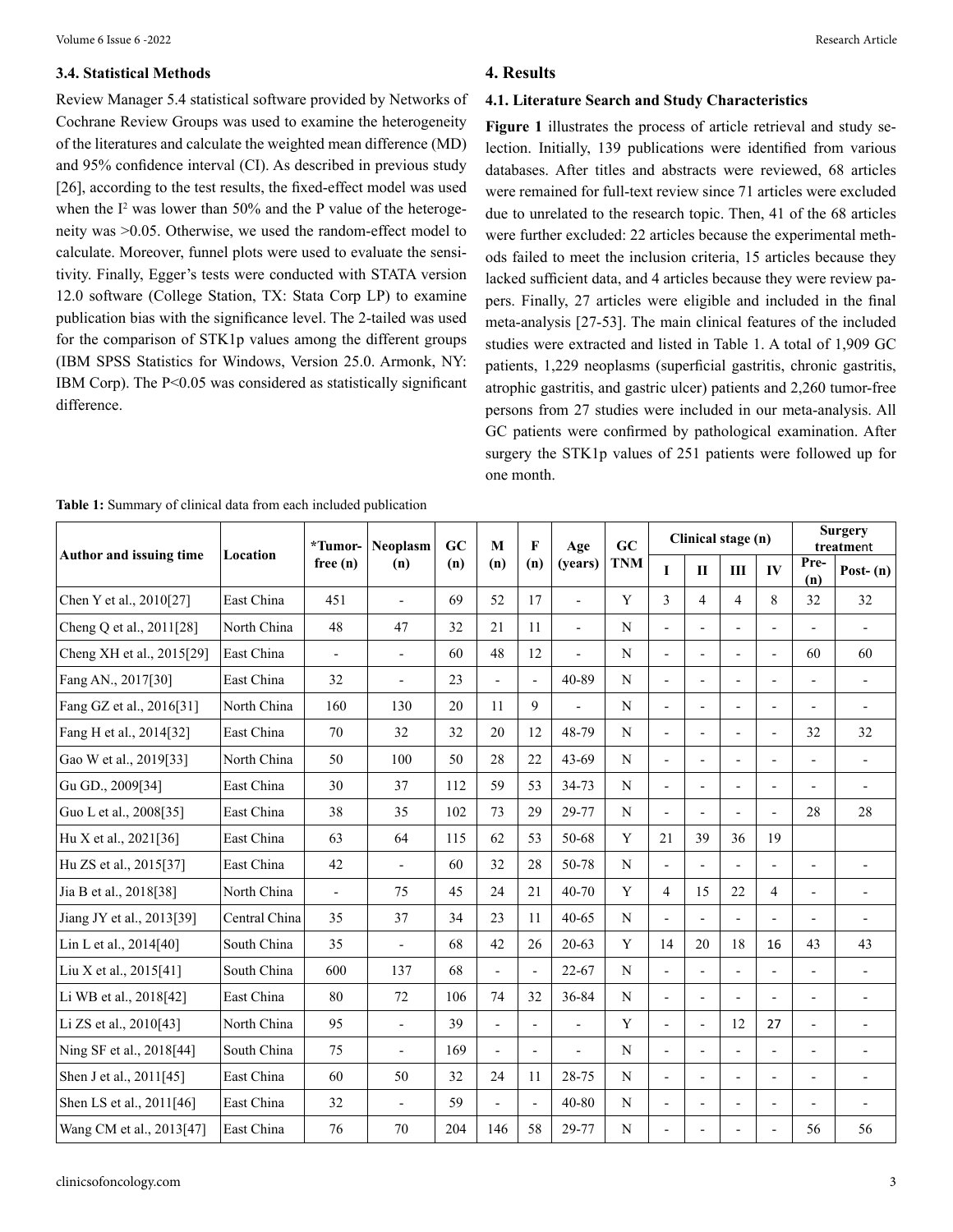| Wang YF et al., 2014[48]    | East China  | 30       | 30    | 100   | $\overline{\phantom{0}}$ | $\overline{\phantom{a}}$ | $30 - 72$                | N                        | $\overline{\phantom{0}}$ | $\overline{\phantom{0}}$ | $\overline{\phantom{a}}$ | -                        | -   |     |
|-----------------------------|-------------|----------|-------|-------|--------------------------|--------------------------|--------------------------|--------------------------|--------------------------|--------------------------|--------------------------|--------------------------|-----|-----|
| Yan B et al., 2016[49]      | East China  | $\theta$ | 67    | 38    | 20                       | 18                       | 45-72                    | N                        | -                        | $\overline{\phantom{0}}$ | $\overline{\phantom{a}}$ |                          | -   |     |
| Zhang XY et al., $2012(50)$ | North West  | 45       | 45    | 46    | 27                       | 19                       | $31 - 66$                | N                        | -                        | $\overline{\phantom{0}}$ | -                        |                          | -   |     |
| Zhang YF et al., 2015[51]   | East China  | 35       | 35    | 60    | $\overline{\phantom{0}}$ | $\overline{\phantom{0}}$ | $\overline{\phantom{0}}$ | N                        | $\overline{\phantom{0}}$ | $\overline{\phantom{0}}$ | $\overline{\phantom{a}}$ | $\overline{\phantom{0}}$ | -   |     |
| Zhao F et al., 2016[52]     | East China  | 28       | 66    | 46    | 26                       | 18                       | $\overline{\phantom{0}}$ | N                        | $\overline{\phantom{0}}$ | $\overline{\phantom{a}}$ | $\overline{\phantom{a}}$ | $\overline{\phantom{0}}$ | -   |     |
| Zhang X., 2021[53]          | North China | 50       | 100   | 120   | 77                       | 43                       | $50 - 72$                | N                        | -                        | $\overline{\phantom{0}}$ | $\overline{\phantom{a}}$ |                          | -   |     |
| <b>Total number</b>         |             | 2.260    | 1.229 | 1,909 | 889                      | 503                      | $\overline{\phantom{a}}$ | $\overline{\phantom{0}}$ | 42                       | 78                       | 92                       | 74                       | 251 | 251 |



**Figure 1.** Article retrieval and study selection.

#### **4.2. STK1p of Tumor-Free Persons Versus GC Patients**

Of the 27 studies collected in this study, 24 studies were used for comparing between tumor-free group and GC patient group (Figure. 2A and 3A). The number of cases of tumor-free group and GC group were 2,260 and 1,766, respectively. There were significant differences between the two groups after heterogeneity test

(P<0.00001, I²=97%). Therefore, random effects model was used to carry out the effect of the merger. The results showed that the difference between the two groups was statistically significant (MD=-1.87, 95% CI (-2.07~-1.66), P<0.00001). Thus, the level of STK1p of the GC patients was significantly higher than that of the tumor-free persons.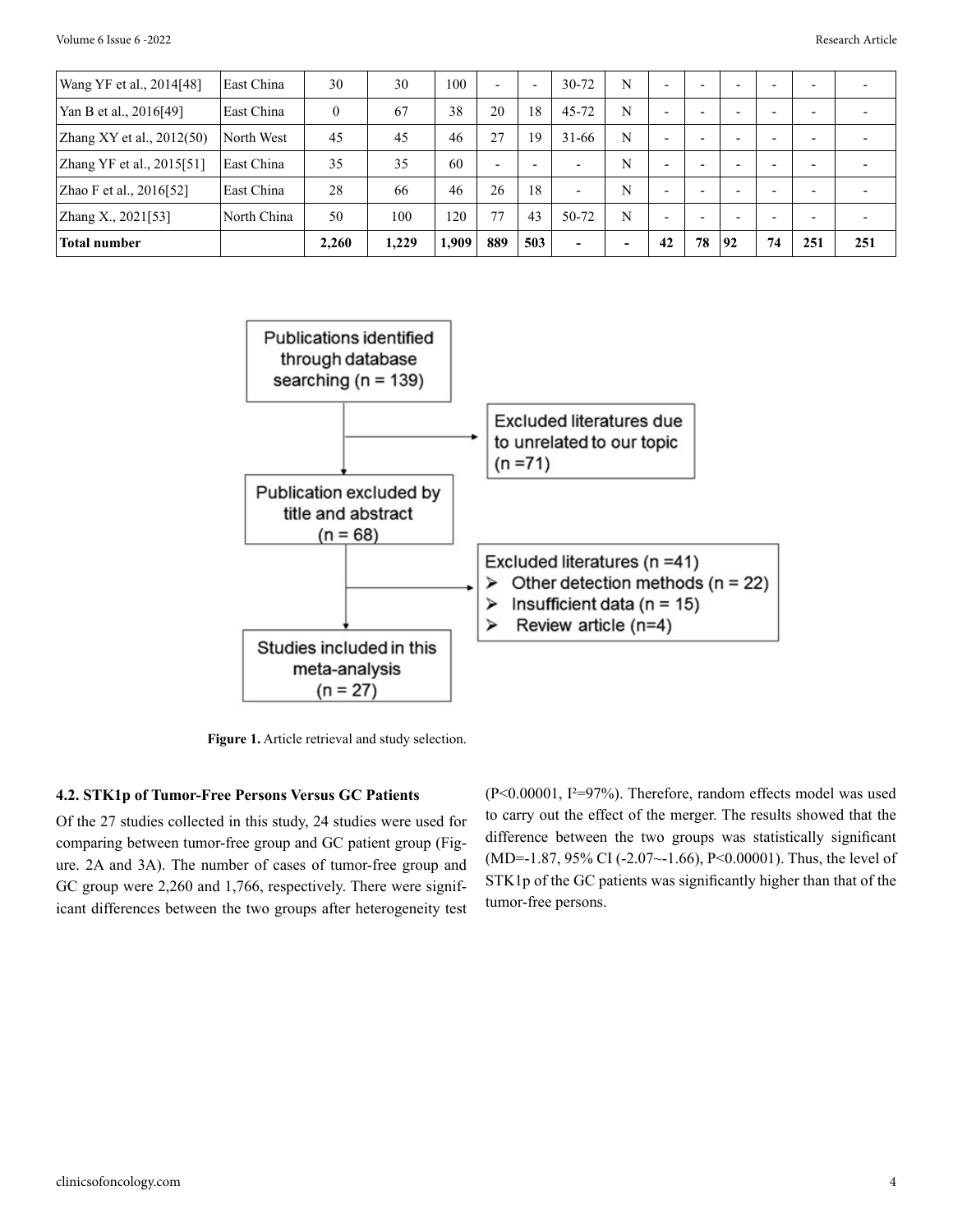| Α                                                                                                    |      | Tumor-free |      |               | GC          |     |                 | <b>Mean Difference</b>        | <b>Mean Difference</b> |
|------------------------------------------------------------------------------------------------------|------|------------|------|---------------|-------------|-----|-----------------|-------------------------------|------------------------|
| <b>Study or Subgroup</b>                                                                             | Mean |            |      | SD Total Mean |             |     | SD Total Weight | IV, Random, 95% CI            | IV, Random, 95% CI     |
| Cheng Q et al., 2011                                                                                 | 1.21 | 0.49       | 48   |               | 3.05 1.27   | 32  | 3.9%            | $-1.84$ $[-2.30, -1.38]$      |                        |
| Chen Y et al., 2010                                                                                  | 0.4  | 0.3        | 451  | 1.7           | 1.3         | 69  | 4.3%            | $-1.30$ $[-1.61, -0.99]$      |                        |
| Fang AN., 2017                                                                                       | 1.11 | 0.37       | 32   | 2.74          | 1.18        | 23  | 3.8%            | $-1.63$ [ $-2.13$ , $-1.13$ ] |                        |
| Fang GZ et al., 2016                                                                                 | 0.98 | 0.1        | 160  | 2.9           | 0.3         | 20  | 4.7%            | $-1.92$ [ $-2.05, -1.79$ ]    |                        |
| Fang H et al., 2014                                                                                  | 1.02 | 0.67       | 70   | 3.37          | 2.34        | 32  | 2.7%            | $-2.35$ [ $-3.18$ , $-1.52$ ] |                        |
| Gao W et al., 2019                                                                                   | 1.24 | 0.29       | 50   |               | 2.57 1.03   | 50  | 4.4%            | $-1.33$ [ $-1.63$ , $-1.03$ ] |                        |
| Gu GD., 2009                                                                                         | 1.02 | 0.15       | 30   | 2.79 0.41     |             | 112 | 4.8%            | $-1.77$ [ $-1.86$ , $-1.68$ ] |                        |
| Guo L et al., 2008                                                                                   | 1.08 | 0.52       | 38   |               | 2.47 1.86   | 102 | 4.1%            | $-1.39$ [ $-1.79$ , $-0.99$ ] |                        |
| Hu X et al., 2021                                                                                    | 1.02 | 0.42       | 63   | 3.54          | 1.06        | 115 | 4.6%            | $-2.52[-2.74, -2.30]$         |                        |
| Hu ZS et al., 2015                                                                                   | 1.22 | 0.42       | 42   |               | 2.56 1.04   | 60  | 4.4%            | $-1.34$ [ $-1.63$ , $-1.05$ ] |                        |
| Jiang JY et al., 2013                                                                                | 1.03 | 0.84       | 35   |               | 3.48 1.75   | 34  | 3.3%            | $-2.45$ [ $-3.10$ , $-1.80$ ] |                        |
| Lin L et al., 2014                                                                                   | 0.93 | 0.13       | 35   | 4.43          | 1,3         | 68  | 4.3%            | $-3.50[-3.81, -3.19]$         |                        |
| Liu X et al., 2015                                                                                   | 0.6  | 0.42       | 600  | 3.35          | 1.31        | 68  | 4.3%            | $-2.75[-3.06, -2.44]$         |                        |
| Li WB et al., 2018                                                                                   | 0.97 | 0.59       | 80   | 3.16          | 1.27        | 106 | 4.4%            | $-2.19[-2.46, -1.92]$         |                        |
| Li ZS et al., 2010                                                                                   | 1.3  | 0.7        | 95   | 3             | 1.7         | 39  | 3.6%            | $-1.70$ [ $-2.25$ , $-1.15$ ] |                        |
| Ning SF et al., 2018                                                                                 | 0.69 | 0.48       | 75   | 3.84          | 3.51        | 169 | 3.6%            | $-3.15[-3.69, -2.61]$         |                        |
| Shen J et al., 2011                                                                                  | 0.55 | 0.5        | 60   | 2.21          | 1.7         | 32  | 3.4%            | $-1.66$ [ $-2.26$ , $-1.06$ ] |                        |
| Shen LS et al., 2011                                                                                 | 0.88 | 0.64       | 32   | 2.07          | 1.14        | 59  | 4.2%            | $-1.19[-1.56, -0.82]$         |                        |
| Wang CM et al., 2013                                                                                 | 1.02 | 0.11       | 76   | 2.21          | 0.32        | 204 | 4.8%            | $-1.19[-1.24, -1.14]$         |                        |
| Wang YF et al., 2014                                                                                 | 1.04 | 0.13       | 30   | 2.82          | 0.39        | 100 | 4.8%            | $-1.78$ [ $-1.87$ , $-1.69$ ] |                        |
| Zhang X et al., 2021                                                                                 | 1.08 | 0.73       | 50   | 2.12          | 0.95        | 120 | 4.4%            | $-1.04$ [ $-1.30$ , $-0.78$ ] |                        |
| Zhang XY et al., 2012                                                                                | 1.07 | 0.16       | 45   | 2.86          | 0.24        | 46  | 4.8%            | $-1.79[-1.87, -1.71]$         |                        |
| Zhang YF et al., 2015                                                                                | 0.99 | 0.15       | 35   |               | 3.18 0.45   | 60  | 4.7%            | $-2.19[-2.31, -2.07]$         |                        |
| Zhao F et al., 2016                                                                                  | 1.16 | 0.45       | 28   |               | $2.37$ 1.43 | 46  | 3.9%            | $-1.21$ [ $-1.66$ , $-0.76$ ] |                        |
| <b>Total (95% CI)</b>                                                                                |      |            | 2260 |               |             |     | 1766 100.0%     | $-1.87$ [ $-2.07, -1.66$ ]    |                        |
| Heterogeneity: Tau <sup>2</sup> = 0.23; Chi <sup>2</sup> = 769.17, df = 23 (P < 0.00001); $P = 97\%$ |      |            |      |               |             |     |                 |                               |                        |
| Test for overall effect: $Z = 17.70$ (P < 0.00001)                                                   |      |            |      |               |             |     |                 |                               | $\rightarrow$<br>$-4$  |
|                                                                                                      |      |            |      |               |             |     |                 |                               | GC<br>Tumor-free       |

| в                                                                                                              |      | Neoplasm  |      | GC            |             |     | <b>Mean Difference</b> |                                 | <b>Mean Difference</b> |  |
|----------------------------------------------------------------------------------------------------------------|------|-----------|------|---------------|-------------|-----|------------------------|---------------------------------|------------------------|--|
| Study or Subgroup                                                                                              | Mean |           |      | SD Total Mean | <b>SD</b>   |     |                        | Total Weight IV, Random, 95% CI | IV, Random, 95% CI     |  |
| Cheng Q et al., 2011                                                                                           | 1.53 | 0.63      | 47   |               | 3.05 1.27   | 32  | 4.4%                   | $-1.52$ [ $-2.00$ , $-1.04$ ]   | ---                    |  |
| Fang GZ et al., 2016                                                                                           | 1.28 | 0.29      | 130  | 2.9           | 0.3         | 20  | 6.2%                   | $-1.62$ [ $-1.76$ , $-1.48$ ]   |                        |  |
| Fang H et al., 2014                                                                                            | 1.25 | 0.71      | 32   | 3.37          | 2.34        | 32  | 2.6%                   | $-2.12$ [ $-2.97$ , $-1.27$ ]   |                        |  |
| Gao W et al., 2019                                                                                             | 1.5  | 0.42      | 100  |               | 2.57 1.03   | 50  | 5.4%                   | $-1.07$ [ $-1.37$ , $-0.77$ ]   |                        |  |
| Gu GD., 2009                                                                                                   | 1.25 | 0.29      | 37   |               | 2.79 0.41   | 112 | 6.2%                   | $-1.54$ [ $-1.66$ , $-1.42$ ]   |                        |  |
| Guo L et al., 2008                                                                                             | 1.12 | 0.53      | 35   |               | 2.47 1.86   | 102 | 4.8%                   | $-1.35$ [ $-1.75$ , $-0.95$ ]   |                        |  |
| Hu X et al., 2021                                                                                              |      | 2.04 0.85 | 64   |               | 3.54 1.06   | 115 | 5.5%                   | $-1.50$ [ $-1.78$ , $-1.22$ ]   |                        |  |
| Jia B et al., 2018                                                                                             | 1.4  | 0.38      | 75   |               | 2.53 0.47   | 45  | 6.1%                   | $-1.13[-1.29, -0.97]$           |                        |  |
| Jiang JY et al., 2013                                                                                          | 1.26 | 1.01      | 37   |               | 3.48 1.75   | 34  | 3.3%                   | $-2.22$ [ $-2.89, -1.55$ ]      |                        |  |
| Liu X et al., 2015                                                                                             | 1.35 | 0.82      | 137  |               | 3.35 1.31   | 68  | 5.2%                   | $-2.00[-2.34, -1.66]$           |                        |  |
| Li WB et al., 2018                                                                                             | 1.25 | 0.44      | 72   |               | 3.16 1.27   | 106 | 5.6%                   | $-1.91$ [ $-2.17$ , $-1.65$ ]   |                        |  |
| Shen J et al., 2011                                                                                            | 1.35 | 0.82      | 50   | 2.21          | 1.7         | 32  | 3.5%                   | $-0.86$ [ $-1.49$ , $-0.23$ ]   |                        |  |
| Wang CM et al., 2013                                                                                           | 1.13 | 0.14      | 70   | 2.21          | 0.32        | 204 | 6.4%                   | $-1.08$ [ $-1.13$ , $-1.03$ ]   |                        |  |
| Wang YF et al., 2014                                                                                           | 1.23 | 0.24      | 30   |               | 2.82 0.39   | 100 | 6.3%                   | $-1.59$ [ $-1.70$ , $-1.48$ ]   |                        |  |
| Yan B et al., 2016                                                                                             | 1.07 | 0.37      | 67   |               | 2.88 0.78   | 38  | 5.6%                   | $-1.81$ [ $-2.07$ , $-1.55$ ]   |                        |  |
| Zhang X et al., 2021                                                                                           | 1.07 | 0.57      | 100  |               | 2.12 0.95   | 120 | 5.9%                   | $-1.05$ [ $-1.25$ , $-0.85$ ]   |                        |  |
| Zhang XY et al., 2012                                                                                          | 1.36 | 0.27      | 45   |               | 2.86 0.24   | 46  | 6.3%                   | $-1.50[-1.61, -1.39]$           |                        |  |
| Zhang YF et al., 2015                                                                                          | 1.1  | 0.23      | 35   |               | 3.18 0.45   | 60  | 6.2%                   | $-2.08[-2.22, -1.94]$           |                        |  |
| Zhao F et al., 2016                                                                                            | 1.53 | 0.71      | 66   |               | $2.37$ 1.43 | 46  | 4.5%                   | $-0.84$ [ $-1.29$ , $-0.39$ ]   |                        |  |
| <b>Total (95% CI)</b>                                                                                          |      |           | 1229 |               |             |     | 1362 100.0%            | $-1.50$ [ $-1.68$ , $-1.32$ ]   |                        |  |
| Heterogeneity: Tau <sup>2</sup> = 0.13; Chi <sup>2</sup> = 330.60, df = 18 (P < 0.00001); I <sup>2</sup> = 95% |      |           |      |               |             |     |                        |                                 |                        |  |
| Test for overall effect: $Z = 16.70$ (P < 0.00001)                                                             |      |           |      |               |             |     |                        | $-4$                            |                        |  |
|                                                                                                                |      |           |      |               |             |     |                        |                                 | GC<br>Neoplasm         |  |

| с                                                                                            | <b>GC: Pre-surgery</b>                                                                 |           |     |                    | Post-surgery |     | <b>Mean Difference</b> | <b>Mean Difference</b>   |                                        |
|----------------------------------------------------------------------------------------------|----------------------------------------------------------------------------------------|-----------|-----|--------------------|--------------|-----|------------------------|--------------------------|----------------------------------------|
| <b>Study or Subgroup</b>                                                                     | <b>Total Mean</b><br>Total Weight IV, Random, 95% CI<br>Mean<br><b>SD</b><br><b>SD</b> |           |     | IV, Random, 95% CI |              |     |                        |                          |                                        |
| Cheng XH et al., 2015                                                                        |                                                                                        | 2.9 3.22  | 60  | 1.44               | 1.22         | 60  | 13.5%                  | 1.46 [0.59, 2.33]        |                                        |
| Chen Y et al., 2010                                                                          | 1.7                                                                                    | 1.3       | 32  | 1.3                | 1.8          | 32  | 15.5%                  | $0.40$ [ $-0.37$ , 1.17] |                                        |
| Fang H et al., 2014                                                                          |                                                                                        | 3.31 2.28 | 32  |                    | 1.62 0.96    | 32  | 13.8%                  | 1.69 [0.83, 2.55]        |                                        |
| Guo L et al., 2008                                                                           |                                                                                        | 2.29 2.62 | 28  |                    | 1.59 1.13    | 28  | 10.6%                  | $0.70$ [-0.36, 1.76]     |                                        |
| Lin L et al., 2014                                                                           |                                                                                        | 3.84 1.08 | 43  |                    | 3.46 1.07    | 43  | 23.6%                  | $0.38$ $[-0.07, 0.83]$   |                                        |
| Wang CM et al., 2013                                                                         |                                                                                        | 2.45 1.22 | 56  |                    | 1.54 1.35    | 56  | 23.0%                  | 0.91 [0.43, 1.39]        |                                        |
| <b>Total (95% CI)</b>                                                                        |                                                                                        |           | 251 |                    |              | 251 | 100.0%                 | $0.87$ [0.45, 1.28]      |                                        |
| Heterogeneity: Tau <sup>2</sup> = 0.14; Chi <sup>2</sup> = 10.89, df = 5 (P = 0.05); P = 54% |                                                                                        |           |     |                    |              |     |                        |                          |                                        |
| Test for overall effect: $Z = 4.06$ (P < 0.0001)                                             |                                                                                        |           |     |                    |              |     |                        |                          | <b>GC: Pre-surgery</b><br>Post-surgery |

**Figure 2A-C. A**. Individual STK1p data of tumor-free and GC group; **B.** Individual STK1p data of neoplasm and GC group; **C.** Individual STK1p data of pre- and post-surgery group.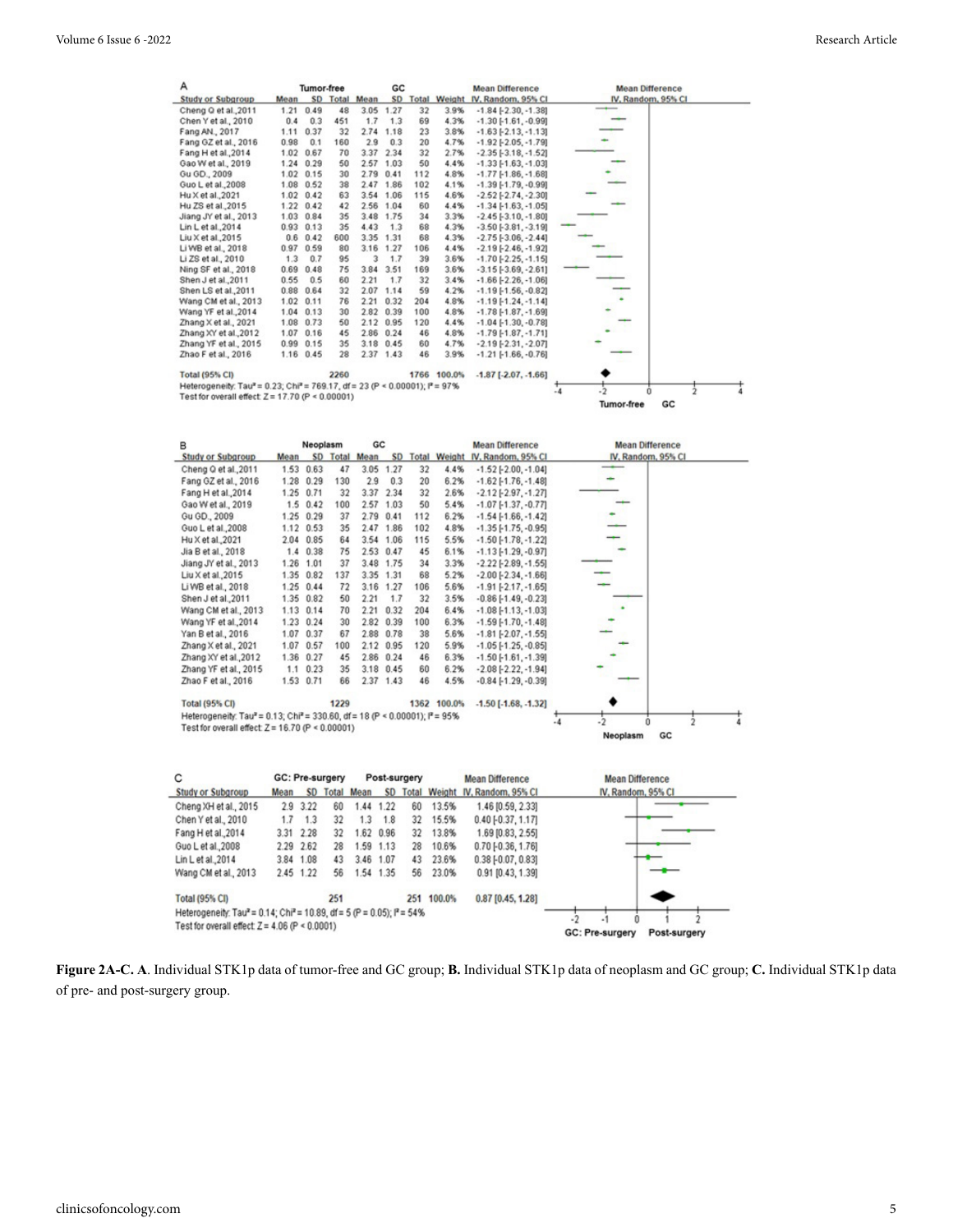#### **4.3. STK1p of Neoplasm Patients Versus GC Patients**

Of the 27 studies used in this meta-study, 19 studies were used when compare the neoplasm patients with the GC patients (Figure 2B and 3A). The number of cases of neoplasms group and GC group were 1,229 and 1,362, respectively. There were significant differences between the groups after heterogeneity test (P<0.00001, I²=95%). Therefore, random effects model was used to carry out the effect of the merger. The results showed that the difference between the two groups was statistically significant (MD=-1.50, 95%CI (-1.68~-1.32), p<0.00001). Therefore, the level of STK1p of the GC patients was significantly higher than that of the neoplasms.

STK1p values from tumor-free group, different neoplasm patients and primary GC from six studies are summarized in figure 3B. The STK1p level of the GC patients was significantly higher than the tumor -free controls and the neoplasm patients. The STK1p level

increased significantly in the following manner: tumor-free < superficial gastritis  $(SG)$  < chronic gastritis  $(CG)$  < atrophic gastritis  $(AG)$  < gastric ulcers  $(GU)$  < GCs.

#### **4.4. STK1p Values Pre- and Post-Surgery**

The STK1p values of 251 GC patients pre- and one-month post-surgery were compared in 6 studies. The GC patients were mainly from primary tumors (clinical stage I-III and part were from clinical stage IV). The forest plots of the 6 studies together are shown in figure 2C. By heterogeneity testing, the results showed a P-value of 0.05. The I<sup>2</sup> was 54%. Therefore, the random effects model was used to find out the effect of the merger, showing statistical significance (MD=0.87, 95%CI (0.45-1.28), P <0.0001). The level of STK1p of the patient's post-surgery were significantly lower (1.83 $\pm$ 1.46 pM) compare to pre-surgery patients (2.79 $\pm$ 2.23 pM) (Figure 3C).



**Figure**: **3A-C.** Comparative analysis (2-tailed). **A**: STK1p values of tumor-free and neoplasm and GC group; **B.** STK1p values of tumor-free, neoplasm including to superficial gastritis (SG), chronic gastritis (CG) and atrophic gastritis (AG), gastritis ulcer (GU) and GC group; **C.** STK1p values of GC pre- and post-surgery group.

#### **4.5. Funnel Plots and Egger's Test**

Funnel plots were conducted to evaluate the degree of bias in a graphic way. Figures 4A-C show a high degree of symmetry in the three groups studied (A. tumor-free versus GC group; B. neoplasm versus GC group; C. GC versus pre- and post-GC surgery group.), indicate low degree of bias. Running the Egger's test further confirms the low degree of bias (all P-values >0.05) (**Table 3**).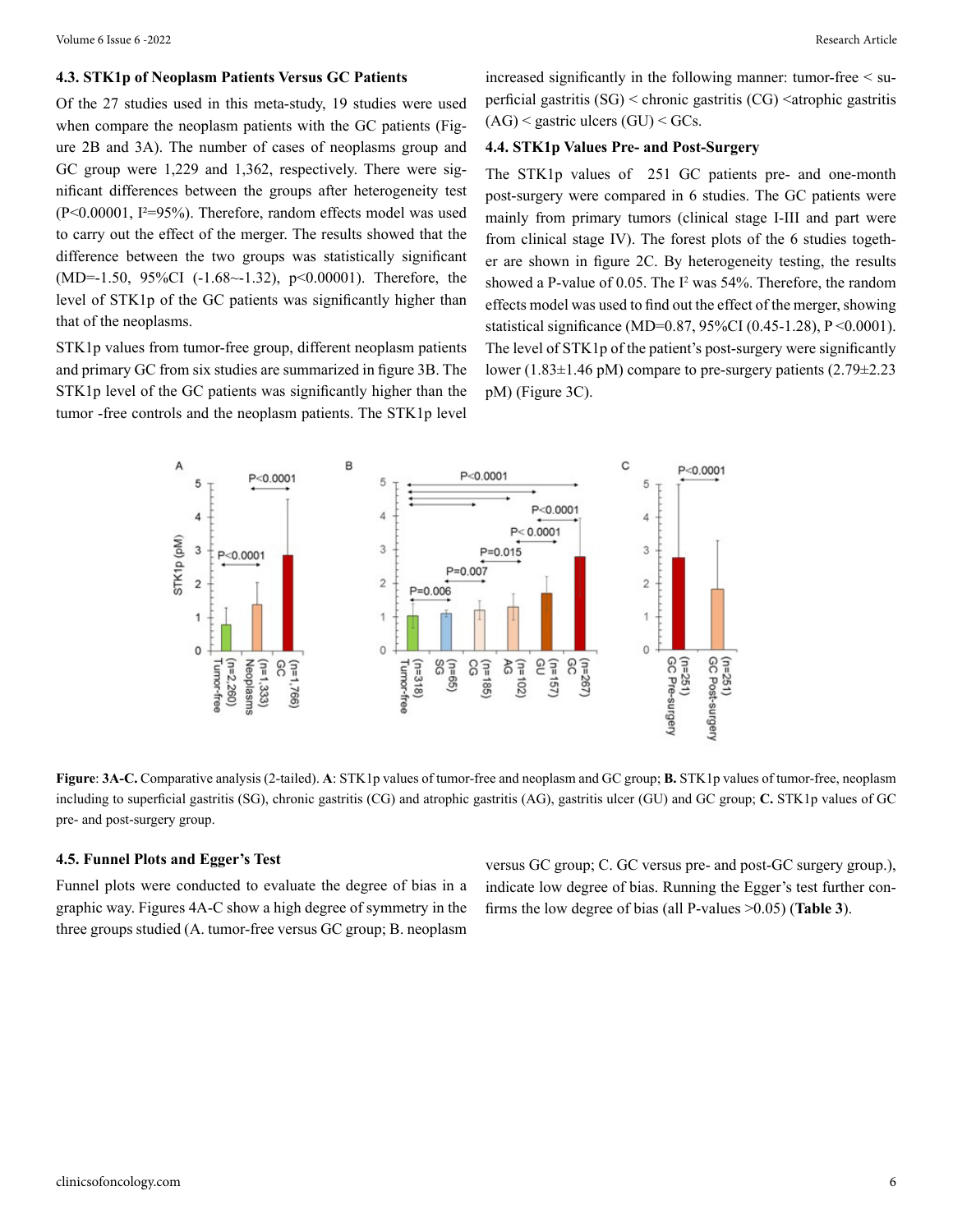

clinicsofoncology.com 7 **Figure 4A-C.** Funnel plot. **A**. Funnel plot of tumor-free versus GCs group; **B.** Funnel plot of neoplasm and GCs group; **C.** Funnel plot of GCs pre- and post-surgery group. \*MD: mean difference. \*SE: standard error.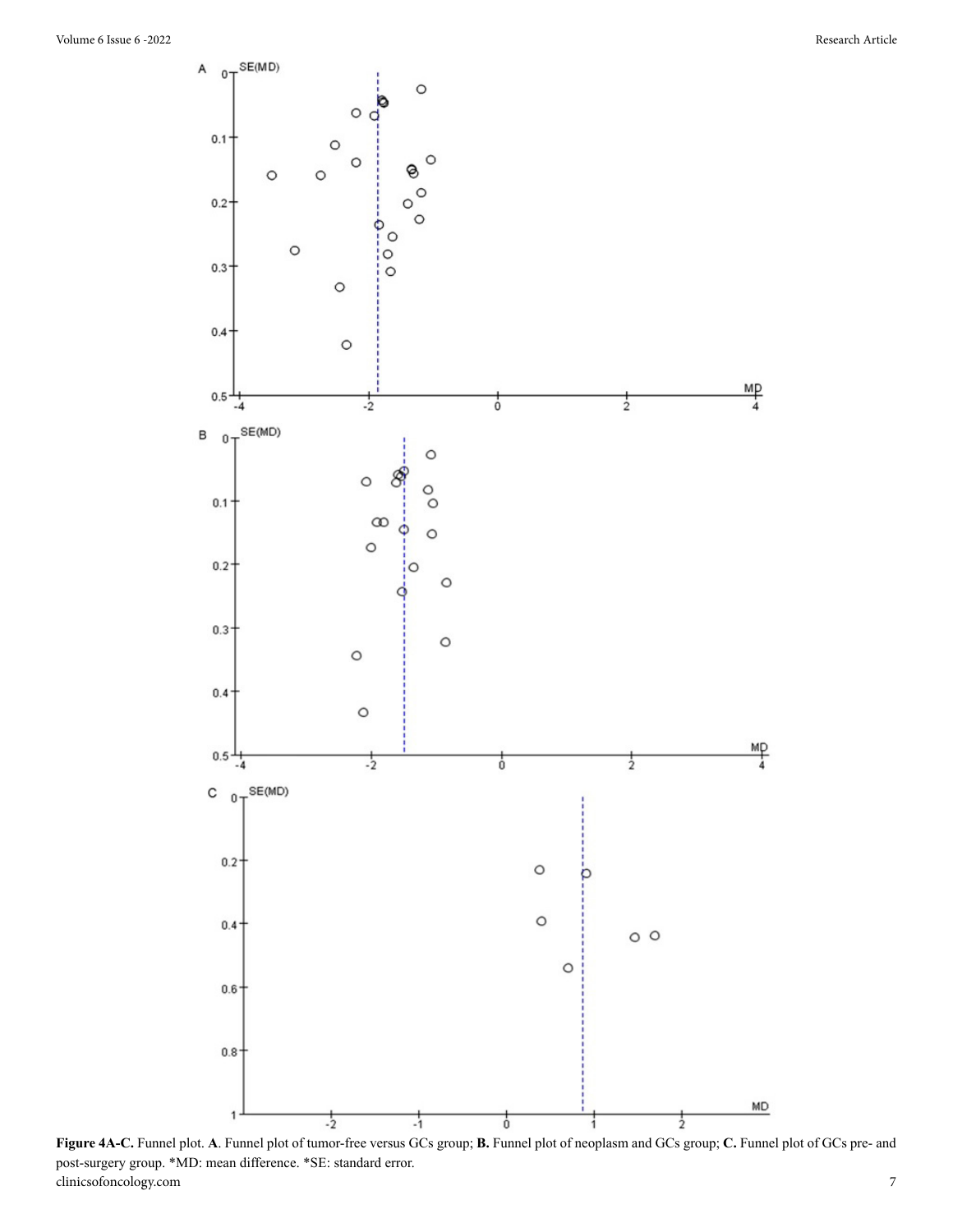#### Table 2: Literature quality evaluation by Newcastle-Ottawa Scale Document Quality Assessment Scale (NOS).

|                           |                               | <b>Selection</b>                   |                                     |                           | Comparability                                                                              | <b>Exposure</b>              |                                                                             |                          |  |
|---------------------------|-------------------------------|------------------------------------|-------------------------------------|---------------------------|--------------------------------------------------------------------------------------------|------------------------------|-----------------------------------------------------------------------------|--------------------------|--|
| Author and issuing time   | The<br>definition<br>adequate | Representativeness<br>of the cases | Section<br>Selection<br>of controls | Definition<br>of controls | Comparability<br>of cases and<br>controls on<br>the basis of<br>the design and<br>analysis | Ascertainment<br>of exposure | Exposure<br>same<br>method of<br>ascertainment<br>for cases and<br>controls | Non-<br>response<br>rate |  |
| Chen Y et al., 2010[27]   | $\ast$                        | $\ast$                             | $\ast$                              | $\ast$                    | $\ast$                                                                                     | $\ast$                       | $\ast$                                                                      | $\ast$                   |  |
| Cheng Q et al., 2011[28]  | $\ast$                        | $\ast$                             | $\ast$                              | $\ast$                    | $\ast$                                                                                     | $\ast$                       | $\ast$                                                                      | $\ast$                   |  |
| Cheng XH et al., 2015[29] | $\ast$                        | $\ast$                             | $\ast$                              | $\ast$                    | $\ast$                                                                                     | $\ast$                       | $\ast$                                                                      | $\ast$                   |  |
| Fang AN., 2017[30]        | $\ast$                        | $\ast$                             | $\ast$                              | $\ast$                    | $\ast$                                                                                     | $\ast$                       | $\ast$                                                                      | $\ast$                   |  |
| Fang GZ et al., 2016[31]  | $\ast$                        | $\ast$                             | $\ast$                              | $\ast$                    | $**$                                                                                       | $\ast$                       | $\star$                                                                     | $\ast$                   |  |
| Fang H et al., 2014[32]   | $\ast$                        | $\ast$                             | $\ast$                              | $\ast$                    | $**$                                                                                       | $\ast$                       | $\ast$                                                                      | $\ast$                   |  |
| Gao W et al., 2019[33]    | $\ast$                        | $\ast$                             | $\ast$                              | $\ast$                    | $**$                                                                                       | $\ast$                       | $\star$                                                                     | $\ast$                   |  |
| Gu GD., 2009[34]          | $\ast$                        | $\ast$                             | $\ast$                              | $\ast$                    | $\ast$                                                                                     | $\ast$                       | $\ast$                                                                      | $\ast$                   |  |
| Guo L et al., 2008[35]    | $\ast$                        | $\ast$                             | $\ast$                              | $\ast$                    | $\ast$                                                                                     | $\ast$                       | $\ast$                                                                      | $\ast$                   |  |
| Hu X et al., 2021[36]     | $\ast$                        | $\ast$                             | $\ast$                              | $\ast$                    | $**$                                                                                       | $\ast$                       | $\ast$                                                                      | $\ast$                   |  |
| Hu ZS et al., 2015[37]    | $\ast$                        | $\ast$                             | $\ast$                              | $\ast$                    | $**$                                                                                       | $\ast$                       | $\ast$                                                                      | $\ast$                   |  |
| Jia B et al., 2018[38]    | $\ast$                        | $\ast$                             | $\ast$                              | $\ast$                    | $**$                                                                                       | $\ast$                       | $\ast$                                                                      | $\ast$                   |  |
| Jiang JY et al., 2013[39] | $\ast$                        | $\ast$                             | $\ast$                              | $\ast$                    | $**$                                                                                       | $\ast$                       | $\star$                                                                     | $\ast$                   |  |
| Lin L et al., 2014[40]    | $\ast$                        | $\ast$                             | $\ast$                              | $\ast$                    | $**$                                                                                       | $\ast$                       | $\ast$                                                                      |                          |  |
| Liu X et al., 2015[41]    | $\ast$                        | $\ast$                             | $\ast$                              | $\ast$                    | $\ast$                                                                                     | $\ast$                       | $\ast$                                                                      | $\ast$                   |  |
| Li WB et al., 2018[42]    | $\ast$                        | $\ast$                             | $\ast$                              | $\ast$                    | $**$                                                                                       | $\ast$                       | $\star$                                                                     | $\ast$                   |  |
| Li ZS et al., 2010[43]    | $\ast$                        | $\ast$                             | $\ast$                              | $\ast$                    | $\ast$                                                                                     | $\ast$                       | $\ast$                                                                      | $\ast$                   |  |
| Ning SF et al., 2018[44]  | $\ast$                        | $\ast$                             | $\ast$                              | $\ast$                    | $**$                                                                                       | $\ast$                       | $\ast$                                                                      | $\ast$                   |  |
| Shen J et al., 2011[45]   | $\ast$                        | $\ast$                             | $\ast$                              | $\ast$                    | $\ast\ast$                                                                                 | $\ast$                       | $\ast$                                                                      | $\ast$                   |  |
| Shen LS et al., 2011[46]  | $\ast$                        | $\ast$                             | $\ast$                              | $\ast$                    | $\ast$                                                                                     | $\ast$                       | $\ast$                                                                      | $\ast$                   |  |
| Wang CM et al., 2013[47]  | $\ast$                        | $\ast$                             | $\ast$                              | $\ast$                    | $\ast$                                                                                     | $\ast$                       | $\star$                                                                     | $\ast$                   |  |
| Wang YF et al., 2014[48]  | $\ast$                        | $\ast$                             | $\ast$                              | $\ast$                    | $***$                                                                                      | $\ast$                       | $\ast$                                                                      | $\ast$                   |  |
| Yan B et al., 2016[49]    | $\ast$                        | $\ast$                             |                                     |                           | $***$                                                                                      | $\ast$                       | $\star$                                                                     | $\ast$                   |  |
| Zhang XY et al., 2012(50) | $\ast$                        | $\ast$                             | $\ast$                              | $\ast$                    | $\ast\ast$                                                                                 | $\ast$                       | $\ast$                                                                      | $\ast$                   |  |
| Zhang YF et al., 2015[51] | $\ast$                        | $\ast$                             | $\ast$                              | $\ast$                    | $**$                                                                                       | $\ast$                       | $\ast$                                                                      | $\ast$                   |  |
| Zhao F et al., 2016[52]   | $\ast$                        | $\ast$                             | $\ast$                              | $\ast$                    | $***$                                                                                      | $\ast$                       | $\ast$                                                                      | $\ast$                   |  |
| Zhang X., 2021[53]        | $\ast$                        | $\ast$                             | $\ast$                              | $\ast$                    | $\ast$                                                                                     | $\ast$                       | $\ast$                                                                      | $\ast$                   |  |

Note: A study can be awarded a maximum of one star for each item within the Selection and Exposure categories. A maximum of two stars can be given for Comparability. See more details from http://www.ohri.ca/programs/clinical-epidemiology/oxford.asp.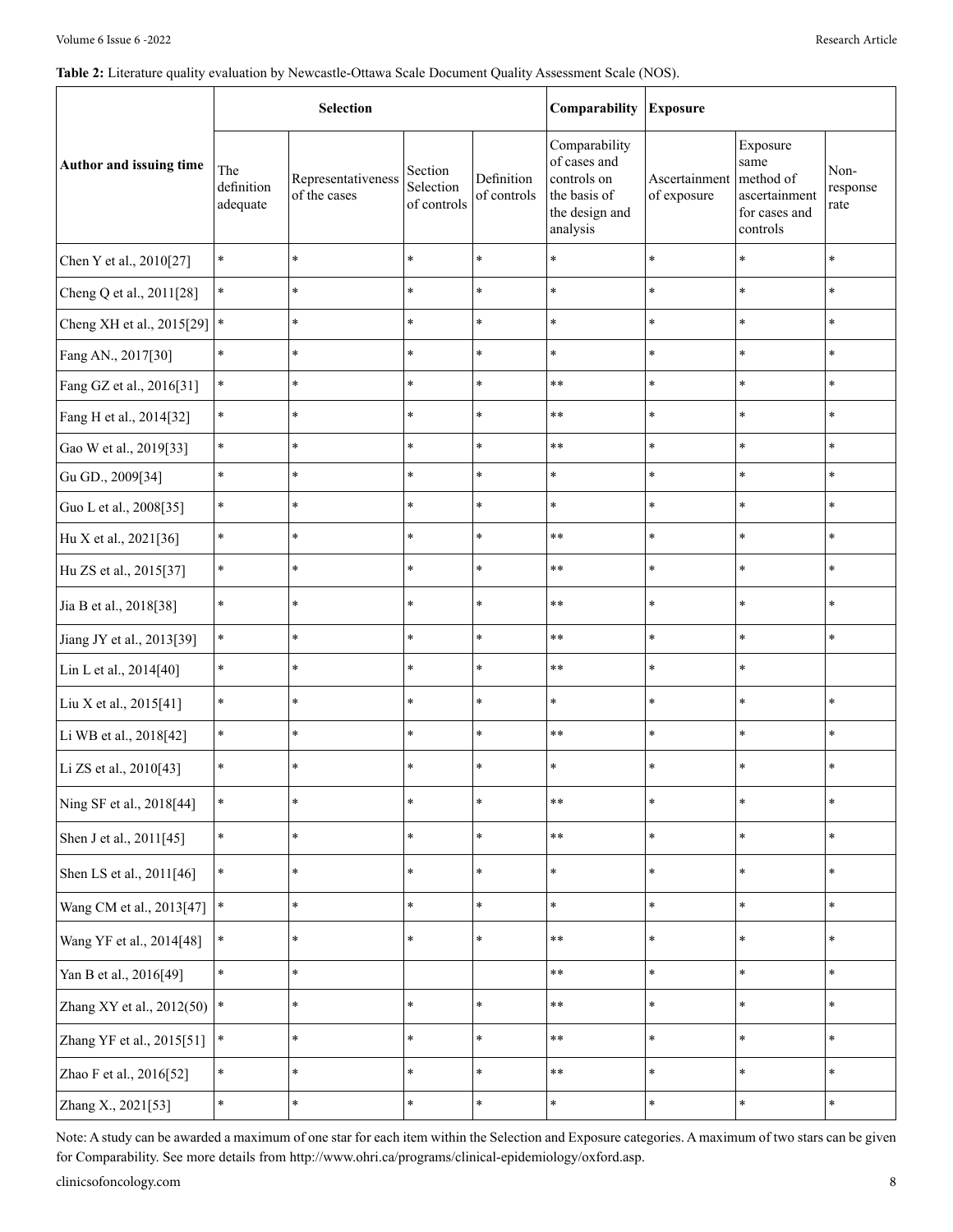**Table 3:** Egger's tests for the assessment of publication bias.

|                         | Coefficient | <b>Standard error</b> | <b>T</b> value | p >  t | 95% CI                  |
|-------------------------|-------------|-----------------------|----------------|--------|-------------------------|
| Tumor-free vs. GCS      |             |                       |                |        |                         |
| Slope                   | $-1.40702$  | 0.12552               | $-11.21$       |        | $-1.66885$ to 1.14519   |
| <b>Bias</b>             | $-3.45364$  | 1.66470               | $-2.07$        | 0.051  | $-6.92615$ to 0.01887   |
| <b>Neoplasm vs. GCS</b> |             |                       |                |        |                         |
| Slope                   | $-1.20004$  | 0.12379               | $-9.69$        |        | $-1.46390$ to 0.93618   |
| <b>Bias</b>             | $-2.89110$  | 1.64432               | $-1.76$        | 0.099  | $-6.39589$ to 0.61369   |
| Pre- vs. Post-surgery   |             |                       |                |        |                         |
| Slope                   | 0.13138     | 0.61529               | 0.21           | 0.841  | -1.57695 to 1.83970     |
| <b>Bias</b>             | 2.09453     | 1.87538               | 1.12           | 0.327  | $-3.11236$ to $7.30141$ |

vs.=versus

#### **5. Discussion**

clinicsofoncology.com 9 GC is one of the leading causes of cancer deaths with high heterogeneity and interrelations, involving metabolic, environmental, and infective and inflammations [2]. In spite of the improvements in diagnosis and treatment, currently, the long-term survival rate for a large number of GC patients is still dismal [1]. So, it is crucial and urgent to explore more sensitive serum biomarkers for early prediction of risk of GCs, especially in gastric neoplasms (precancerous) progression to GCs. Serum biomarkers related to tumor cell proliferation is clinically valuable because they could improve early detection of tumors and monitoring tumor treatment [7]. Serum thymidine kinase 1 is one of these proliferation biomarkers and may be used for early risk prediction of GCs and for monitoring the responses of radical surgery in GCs [21]. A meta-analysis is an analytical review of data from several research studies, aiming to combine the results based on a larger number of samples and create a more comprehensive picture of research problems [54]. In the present meta-analysis study, we strictly followed the rules of PRISMA. The STK1p level in GC patients was significantly higher compare to tumor-free persons and patients with neoplasm diseases, being able to distinguish GCs from these groups. These findings suggest that the level of STK1p can be used as an early risk warning indicator for GCs. Similar results were also reported in other studies proving that the level of STK1p measured using TK1-IgY-pAb approach based on an ECL-dot blot assay is a reliable indicator for an early prediction of risk of malignancies in health screening [7,19,20]. The STK1p levels were also closely correlated to sub-groups of neoplasm diseases: tumor-free persons  $<$  SG  $<$  CG  $<$  AG  $<$  GU $<$  GC. It implies that the STK1p is a sensitive biomarker measuring the proliferation rate in early risk neoplasms by dynamic monitoring the level of STK1p. In addition, the level of STK1p one month after surgery was significantly lower compared to the STK1p level before radical surgery, indicating that STK1p may be a useful clinical dynamic monitoring index when evaluating the efficacy of surgical treatment in GC patients. This monitoring index corresponds to a half-life of STK1p in GC patients with primary tumors (clinical stage I-III) of about one

month, means that if the STK1p value is reduced by about 50% one-month post-surgery, it indicates a successful treatment [21]. It should be noted that extensive open surgery injury might induce a systemic endocrine-metabolic response which is proportional to the severity of the surgical stress, such as activation of immunological, inflammatory, metabolic and endocrine mediators. Li et al. reported that a transient increase of the STK1p value by 100-234% within one week after extensive surgery was correlated with changes in the blood status (RBC, anemia) and activation of the immunological system in non-small cell lung, esophageal, cardial and gastric carcinoma patients [55]. After one month, the STK1p values decreased by 40-50%, approximately parallel to a half-life of about one month. Thus, it seems that the transient increase in STK1p after extensive open surgery is a result of serious injury of physiological metabolism, stimulating the immune prevention system. Therefore, in respect to extensive open surgery, STK1p should not be used during the first week after the surgery in order to avoid transient non-tumor-related increases in the STK1p value [55,21]. Instead, STK1p should be determined just pre-and onemonth post- surgery of primary tumors to receive the full benefits of this biomarker in clinical use. However, it should be noted that the half-life of STK1p after treatment of primary tumors may be different depending on the types of treatments, for example extensive open surgery, minimally invasive surgery or chemotherapy, and also depending on the types of tumors [55,21]. In a previous study on primary bladder carcinoma patients, the half-life of ST-K1p was six days after cystectomy by electro-surgical technique [7]. The STK1p value in patients with non-Hodgkin's lymphoma during the treatment with chemotherapy was also investigated. ST-K1p increased to 127% during the first few days, and then declines by 79% one month after start of the chemotherapy [7]. Anyhow, the half-life of STK1p is an important tool for monitoring the response to surgery of patients with GC. The half-life index may provide valuable information to the doctor how to assess the patient's treatment effect and give reasonable treatment plan in the future, allowing individual therapy for different carcinomas, avoiding overtreatment or changes of treatment strategy. The ele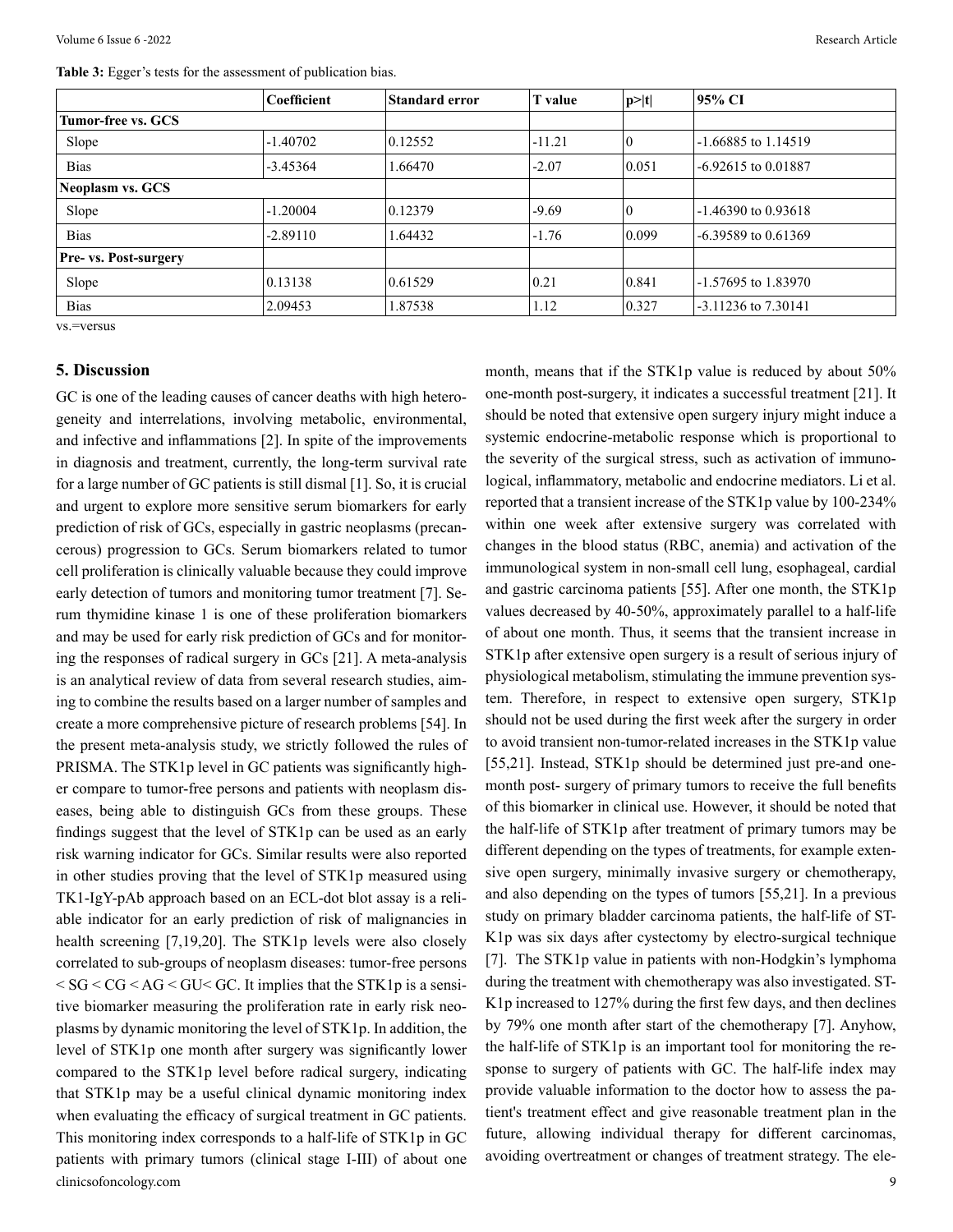vated levels of STK1p in patients with recurrence after curative surgery therapy also give new options to evaluate the therapy in a short time period. Thus, the half-life index of STK1p may give information that could improve the survival, enhancing the quality of life of the cancer patients. Since the phylogenetic distance between mammals and birds, the birds cause high immune response to mammalian antigens [7,56], the immunoglobulin Y antibodies (IgYs) from the yolk of chicken eggs offer a series of advantages as compared to mammalian immunoglobulin G antibodies (IgGs) [57]. Particular, IgYs have potential to induce antibodies with high specificity and sensitivity [7,57,58]. Our results showed that the sensitivity and specificity of chicken anti-human TK1 polyclonal antibodies (TK1-IgY-pAb) is of 0.80 and 0.997, respectively, with an area under the curve (AUC) in the receiver operation characteristic (ROC) statistically analysis of 0.96 [7,19,20]. This assay is able to measure TK1 in serum down to 0.01 pM with no or very limited risk of unspecific immunoreactions [7,20]. Thus, TK1-IgYpAb [18,20] are more reliable to measure TK1 in serum as compared to different methods [7]. According to previously published studies, the AUC, sensitivity and specificity of the different TK1 assays are summarized in table 4 [7,19,59-62], showing that the ECL dot blot assay is the most reliable test on the market today (AUC 0.96). Based on the AUC-value from the ROC-analysis the reliability is in the order SSTK Ltd > Arocell  $AB > O'$ Neil group> BioVica > Diasorin. Hence, the ECL dot blot assay is the most reliable serum TK1 assay for risk process of early tumorigenesis in health screening at the present [7] as compared to mAb-TK1 assay kit (Araceli AB and O'Neil group) and TK activity assay kit (Biotical and Diasporic). The STK1p assay is now improved by using

recombinant TK1 monoclonal antibodies in an automatic machine, developed by us. In the present meta-analysis study, we focused on STK1p data obtained by a commercial ECL dot blot assay. Publication bias is a major problem in meta-analysis since studies are more likely to be published if their results are "significant" than if their results are negative or inconclusive, which may cause publication bias. Investigating publication bias is necessary because such bias may lead to incorrect conclusions of meta-analysis. Funnel plots are a visual tool for examining publication bias. Asymmetrical funnel plots suggest publication bias may exist in a meta-analysis study. Meanwhile, various statistical tests have also been proposed for publication bias in the funnel plot, such as Egger's regression test. In the absence of publication bias, the P value in Egger's test is expected to be more than 0.05. The present study has no significant selection bias, not only it retains the best quality and excludes separated publication or similar materials, but it is in strict accordance with the inclusion and exclusion criteria of the literature and eliminates incomplete data and designing unqualified research. This study has some limitations: (1) although no significant bias was found, there may be some bias, because of the possible error from original research data; (2) this meta-analyses are based on heterogeneous, small sample size studies. The results of this study cannot be generalized to a large target population similar to the target population in each group of the studies (3) limitations in the assessment of publication bias. The reason is that the subjective influence of the researchers may affect the conclusion [63]. Regarding the limitation, the Egger's test was employed to evaluate the effects of publication bias in order to make up the deficiency [64].

| Serum TK1 assay                                                          |      | AUC   Risk cut-off   Sens. |         | Spec.                    |     | L.h. $(+)$ References                                                               | Manufacturer<br>-website                           |  |  |
|--------------------------------------------------------------------------|------|----------------------------|---------|--------------------------|-----|-------------------------------------------------------------------------------------|----------------------------------------------------|--|--|
| STK1 conc. ECL Dot Blot Kit.<br>Chicken anti human-TK1 IgY-10.96<br>pAbs |      | $2.0 \text{ (pM)}$         | 79.90 % | $ 99.9\% 233.75$         |     | Meta-analysis:<br>Tumor-free<br>$(n=6,354)$ , 10 types of cancers<br>$(n=720)$ [19] | SSTK Biotech Ltd. China.<br>www.sstkbiosstk.com    |  |  |
| STK1 conc. TK1 ELISA Kit.<br>Mouse anti-human-TK1 -mAb                   | 0.9  | $0.35$ (ng/ml) 50 %        |         | 98.0 %   nd              |     | <b>Breast cancers</b><br>$(n=124)$ [7]                                              | Arocel AB. Sweden,<br>www.arocell.com              |  |  |
| STK1 conc. ELISA Kit. Mouse<br>anti-human-TK1 -mAb                       | 0.79 | $(4.9 \text{ (nM)})$       | 75 %    | 83.30  <br>$\frac{0}{0}$ | Ind | Lung cancers $(n=40)$ . Tumor-free<br>$(n=18)$ [7]                                  | O'Neill KL., USA                                   |  |  |
| STK act. DiviTum Assay Kit.                                              | 0.71 | $80$ (U/L)                 | 26.30 % | nd                       | nd  | Breast cancers $(n=160)$ .<br>Tumor-free( $n=149$ ) [7]                             | AB.<br>Sweden<br><b>Biovica</b><br>www.biovica.com |  |  |
| STK act. DiviTum Assay Kit.                                              | nd   | 134 ( $Du/L$ )             | 56.30 % | $ 88.4\% $ nd            |     | Breast cancers $(n=161)$ . Tumor- Biovica<br>free $(n=120)$ [7]                     | AB.<br><b>Sweden</b><br>www.biovica.comn           |  |  |
| <b>STK</b> act. Liaison Assay Kit                                        | 0.69 | $8.2$ (U/L)                | 25 %    | nd                       | nd  | Breast cancers $(n=160)$ . Tumor- CLIA,<br>free $(n=149)$ [7]                       | <b>USA</b><br>Diasorin<br>www.diasorin.com         |  |  |

**Table 4:** Commercial kits for detection of human TK1 concentration in serum and TK activity (STKa) in serum

\*STK1 conc: human TK1 concentration in serum; \*STK act: human TK activity in serum; \*sens: Sensitivity; \*Spec: Sensitivity; \*L.h. (+): Likelihood (+); \*AUC: area under the curve; nd: not determined.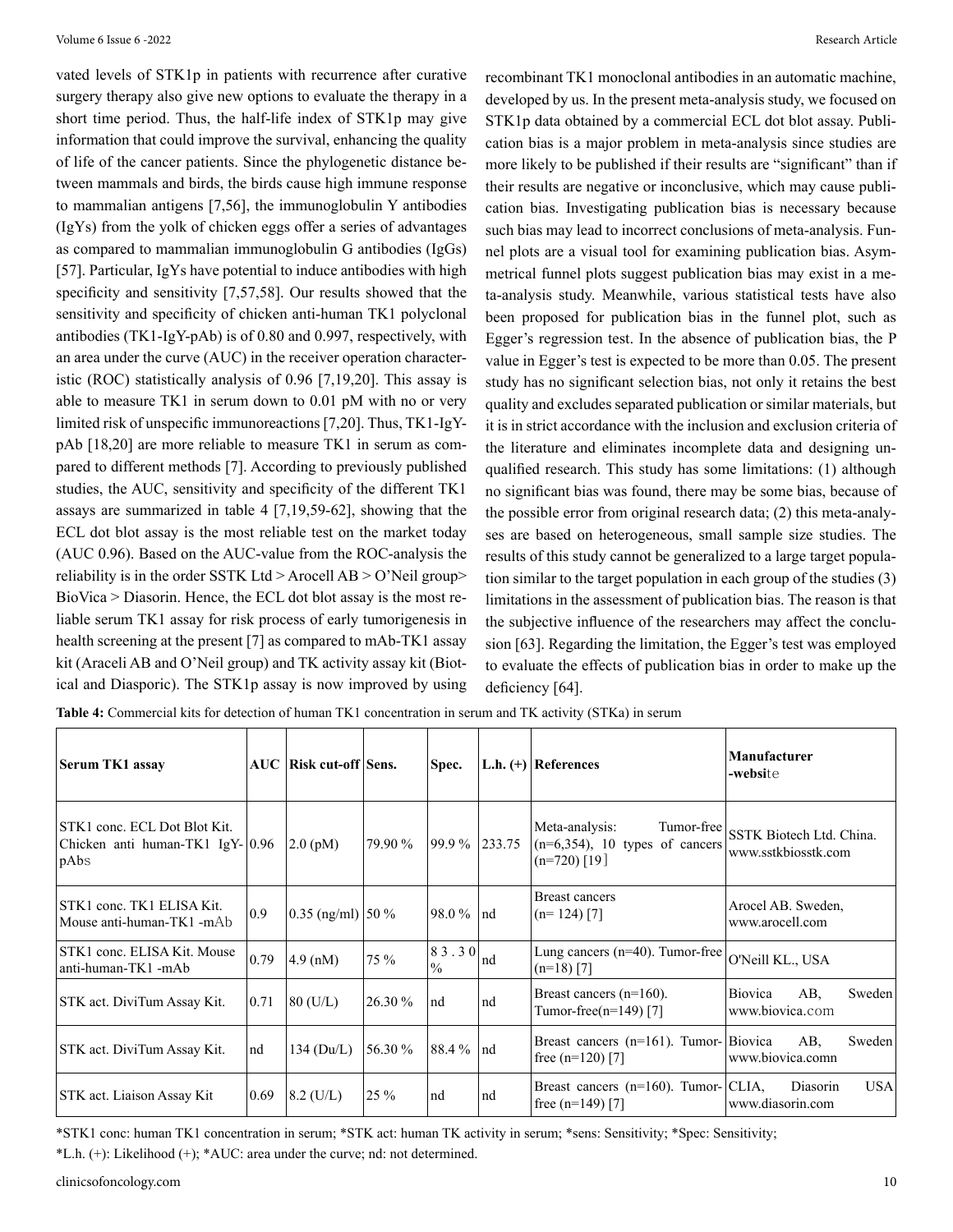#### **6. Future Perspectives**

1. TK1 is a proliferating biomarker. A normative STK1p value has been recommended corresponding to investigations of larger data based on 14,960 Chinese people (age 20-79, male 9,586, female 5,374) in a health screening cohort of 42,383 persons [65]. All people associated with tumor diseases were excluded, including diagnosed tumor patients, moderate/severe proliferating diseases, virus-infectious and severe inflammation diseases, obese, un-normal values of blood, urea or faecal tests, but may contain some minor proliferating/chronic/non-tumor diseases. The STK1p mean and median values were of 0.36 and 0.37 pM, respectively, similar to total disease-free STK1p value of 0.38 pM [7]. There was no difference in the mean STK1p value between men and women according to gender. However, in the present meta-analysis, the STK1p value of tumor-free persons were more than 2-fold higher (Fig. 3A and B) as compared to the normative STK1p value by Cao [65], may be due to that the donors of the present study only excluded GCs by imaging and infectious diseases, but did not excluded tumor-related proliferating diseases. We strongly suggest that it is necessary to follow our recommend literature [65,7], to set up a normalized STK1p value as control.

2. The relationship between GC and Helicobacter pylori (H. pylori) infection is highly positive, where the GC incidence is high in Eastern countries. The H. pylori is a class of carcinogen which causes chronic atrophic gastritis, gastric intestinal metaplasia, dysplasia and adenocarcinoma [66]. The gastric microbial composition and interaction shifted in SG, AG, IM and GC [67]. The majority of gastric Mucosa-Associated Lymphoid Tissue Lymphomas (92%) have been shown to be associated with H. pylori infection [68]. In the present meta-analysis, there were no sufficient data of H. pylori infection in relation to the early gastric neoplasms process. In the future, we need to cooperate with hospitals to perform prospective individual data meta-analysis on the gastric neoplasms process in relation to STK1p levels and the presence of H. pylori.

3. With the rapid progress of technology, we developed successfully a new generation of TK1 IgY recombinant antibody by using phage display library technology to produce a large amount of TK1 IgY recombinant antibody with high specificity, sensitivity and stability. Additionally, we also set up a full-automatic immunoluminescence instrument to replace the semi-automatic ECL dot blot assay. The clinicians and researchers will be more convenient to use STK1p focusing on early gastric neoplasms progression combined with artificial intelligence (AI) gastroenteroscope technology. It will be great interest for unique characteristics among various pathological neoplasms to improve survival.

#### **7. Conclusion**

The present study demonstrated that the level of STK1p in gastric neoplasms progression to GC patients was significantly higher than that in the tumor-free persons. The level of STK1p in GC patients decreased significantly one month after surgery. The ST-K1p detection may have certain clinical values in health screening for an early warning indicator of gastric neoplasms progression into GCs. STK1p may also be a helpful index for monitoring the response to surgery in patients with GC. Further studies with larger sample size to confirm these findings are necessary.

#### **References**

- 1. [Sung H, Ferlay J, Siegel RL, Laversanne M, Soerjomataram I, Jem](C:\Users\Canopus\AppData\Local\Temp\Rar$DIa4972.9868\[PMID: 33538338 DOI: 10.3322\caac.21660])al [A. Global Cancer Statistics 2020: GLOBOCAN Estimates of Inci](C:\Users\Canopus\AppData\Local\Temp\Rar$DIa4972.9868\[PMID: 33538338 DOI: 10.3322\caac.21660])[dence and Mortality Worldwide for 36 Cancers in 185 Countries. CA](C:\Users\Canopus\AppData\Local\Temp\Rar$DIa4972.9868\[PMID: 33538338 DOI: 10.3322\caac.21660]) [Cancer J Clin. 2021; 71: 209-249.](C:\Users\Canopus\AppData\Local\Temp\Rar$DIa4972.9868\[PMID: 33538338 DOI: 10.3322\caac.21660])
- 2. [Wang HY, Ding YF, Chen YY, Jiang JJ, Chen YR, Lu J, et al. A novel](C:\Users\Canopus\AppData\Local\Temp\Rar$DIa4972.9868\. [PMID: 34095982 DOI: 10.1007\s10120-021-01201-9) [genomic classification system of Gastric carcinoma via integrating](C:\Users\Canopus\AppData\Local\Temp\Rar$DIa4972.9868\. [PMID: 34095982 DOI: 10.1007\s10120-021-01201-9) [multidimensional genomic characteristics. Gastric carcinoma. 2021;](C:\Users\Canopus\AppData\Local\Temp\Rar$DIa4972.9868\. [PMID: 34095982 DOI: 10.1007\s10120-021-01201-9) [24: 1227-1241.](C:\Users\Canopus\AppData\Local\Temp\Rar$DIa4972.9868\. [PMID: 34095982 DOI: 10.1007\s10120-021-01201-9)
- 3. [Lim JH, Song JH, Chung SJ, Chung GE, Kim JS. Characteristics of](C:\Users\Canopus\AppData\Local\Temp\Rar$DIa4972.9868\. [PMID: 33653298 DOI: 10.1186\s12885-021-07929-y])  [interval gastric neoplasms detected within two years after negative](C:\Users\Canopus\AppData\Local\Temp\Rar$DIa4972.9868\. [PMID: 33653298 DOI: 10.1186\s12885-021-07929-y]) [screening endoscopy among Koreans. BMC Cancer. 2021; 21: 218.](C:\Users\Canopus\AppData\Local\Temp\Rar$DIa4972.9868\. [PMID: 33653298 DOI: 10.1186\s12885-021-07929-y])
- 4. [Amin MB, Greene FL, Edge SB, Compton CC, Gershenwald JE,](C:\Users\Canopus\AppData\Local\Temp\Rar$DIa4972.9868\. [PMID: 28094848 DOI: 10.3322\caac.21388])  [Brookland RK, et al. The Eighth Edition AJCC Cancer Staging Man](C:\Users\Canopus\AppData\Local\Temp\Rar$DIa4972.9868\. [PMID: 28094848 DOI: 10.3322\caac.21388])[ual: Continuing to build a bridge from a population-based to a more](C:\Users\Canopus\AppData\Local\Temp\Rar$DIa4972.9868\. [PMID: 28094848 DOI: 10.3322\caac.21388]) ["personalized" approach to cancer staging. CA Cancer J Clin. 2017;](C:\Users\Canopus\AppData\Local\Temp\Rar$DIa4972.9868\. [PMID: 28094848 DOI: 10.3322\caac.21388]) [67: 93-99.](C:\Users\Canopus\AppData\Local\Temp\Rar$DIa4972.9868\. [PMID: 28094848 DOI: 10.3322\caac.21388])
- 5. [Matsuoka T, Yashiro M. Biomarkers of Gastric carcinoma: Current](C:\Users\Canopus\AppData\Local\Temp\Rar$DIa4972.9868\[PMID:30018477 DOI: 10.3748\wjg.v24.i26.2818]) [topics and future perspective. World J Gastroenterol. 2018; 24: 2818-](C:\Users\Canopus\AppData\Local\Temp\Rar$DIa4972.9868\[PMID:30018477 DOI: 10.3748\wjg.v24.i26.2818]) [2838.](C:\Users\Canopus\AppData\Local\Temp\Rar$DIa4972.9868\[PMID:30018477 DOI: 10.3748\wjg.v24.i26.2818])
- 6. [Richman DM, Tirumani SH, Hornick JL, Fuchs CS, Howard S, Kra](C:\Users\Canopus\AppData\Local\Temp\Rar$DIa4972.9868\[PMID: 27645897 DOI: 10.1007\s00261-016-0901-x])[jewski K. Beyond gastric adenocarcinoma: Multimodality assess](C:\Users\Canopus\AppData\Local\Temp\Rar$DIa4972.9868\[PMID: 27645897 DOI: 10.1007\s00261-016-0901-x])[ment of common and uncommon gastric neoplasms. Abdom Radiol](C:\Users\Canopus\AppData\Local\Temp\Rar$DIa4972.9868\[PMID: 27645897 DOI: 10.1007\s00261-016-0901-x]) [\(NY\). 2017; 42: 124-140.](C:\Users\Canopus\AppData\Local\Temp\Rar$DIa4972.9868\[PMID: 27645897 DOI: 10.1007\s00261-016-0901-x])
- 7. [Skog S, He E, Haghdoost S. Prevention and early detection of human](https://www.ncbi.nlm.nih.gov/pmc/articles/PMC8256325/) [tumor. , Schaltungsdienst Lange O.H.G., Berlin: Lambert Academic](https://www.ncbi.nlm.nih.gov/pmc/articles/PMC8256325/) [Publishing. 2017: 183-258.](https://www.ncbi.nlm.nih.gov/pmc/articles/PMC8256325/)
- 8. [Sano T, Coit DG, Kim HH, Roviello F, Kassab P, Wittekind C, et](C:\Users\Canopus\AppData\Local\Temp\Rar$DIa4972.9868\[PMID: 26897166 DOI: 10.1007\s10120-016-0601-9]) [al. Proposal of a new stage grouping of Gastric carcinoma for TNM](C:\Users\Canopus\AppData\Local\Temp\Rar$DIa4972.9868\[PMID: 26897166 DOI: 10.1007\s10120-016-0601-9])  [classification: International Gastric carcinoma Association staging](C:\Users\Canopus\AppData\Local\Temp\Rar$DIa4972.9868\[PMID: 26897166 DOI: 10.1007\s10120-016-0601-9]) [project. Gastric carcinoma. 2017; 20: 217-225.](C:\Users\Canopus\AppData\Local\Temp\Rar$DIa4972.9868\[PMID: 26897166 DOI: 10.1007\s10120-016-0601-9])
- 9. [Qi J, Zulfiker AHM, Li C, Good D, Wei MQ. The Development of](C:\Users\Canopus\AppData\Local\Temp\Rar$DIa4972.9868\[ PMID: 30127299 DOI: 10.3390\toxins10080336])  [Toad Toxins as Potential Therapeutic Agents. Toxins \(Basel\). 2018;](C:\Users\Canopus\AppData\Local\Temp\Rar$DIa4972.9868\[ PMID: 30127299 DOI: 10.3390\toxins10080336]) [10: 336.](C:\Users\Canopus\AppData\Local\Temp\Rar$DIa4972.9868\[ PMID: 30127299 DOI: 10.3390\toxins10080336])
- 10. [Dong N, Guo R, Gong Y, Yuan Y. Phenotype characteristics of gas](C:\Users\Canopus\AppData\Local\Temp\Rar$DIa4972.9868\e10822 [PMID: 33665018 DOI: 10.7717\peerj.10822])[tric epithelial mucus in patients with different gastric diseases: from](C:\Users\Canopus\AppData\Local\Temp\Rar$DIa4972.9868\e10822 [PMID: 33665018 DOI: 10.7717\peerj.10822]) [superficial gastritis to Gastric carcinoma. Peer J. 2021; 9.](C:\Users\Canopus\AppData\Local\Temp\Rar$DIa4972.9868\e10822 [PMID: 33665018 DOI: 10.7717\peerj.10822])
- 11. [Nakamura K, Nonaka S, Nakajima T, Yachida T, Abe S, Sakamoto](C:\Users\Canopus\AppData\Local\Temp\Rar$DIa4972.9868\[PMID: 28271094  DOI: 10.1055\s-0042-119809]) [T, et al. Clinical outcomes of gastric polyps and neoplasms in pa](C:\Users\Canopus\AppData\Local\Temp\Rar$DIa4972.9868\[PMID: 28271094  DOI: 10.1055\s-0042-119809])[tients with familial adenomatous polyposis. Endosc Int Open. 2017;](C:\Users\Canopus\AppData\Local\Temp\Rar$DIa4972.9868\[PMID: 28271094  DOI: 10.1055\s-0042-119809]) [5: E137-E145.](C:\Users\Canopus\AppData\Local\Temp\Rar$DIa4972.9868\[PMID: 28271094  DOI: 10.1055\s-0042-119809])
- 12. [Vo DT, Nakayama T, Yamamoto H, Mukaisho K, Hattori T, Sugihara](C:\Users\Canopus\AppData\Local\Temp\Rar$DIa4972.9868\[PMID: 25881098 DOI: 10.1186\s12920-015-0080-6]) [H. Progression risk assessments of individual non-invasivengastric](C:\Users\Canopus\AppData\Local\Temp\Rar$DIa4972.9868\[PMID: 25881098 DOI: 10.1186\s12920-015-0080-6]) [neoplasms by genomic copy-number profile and mucin phenotype.](C:\Users\Canopus\AppData\Local\Temp\Rar$DIa4972.9868\[PMID: 25881098 DOI: 10.1186\s12920-015-0080-6])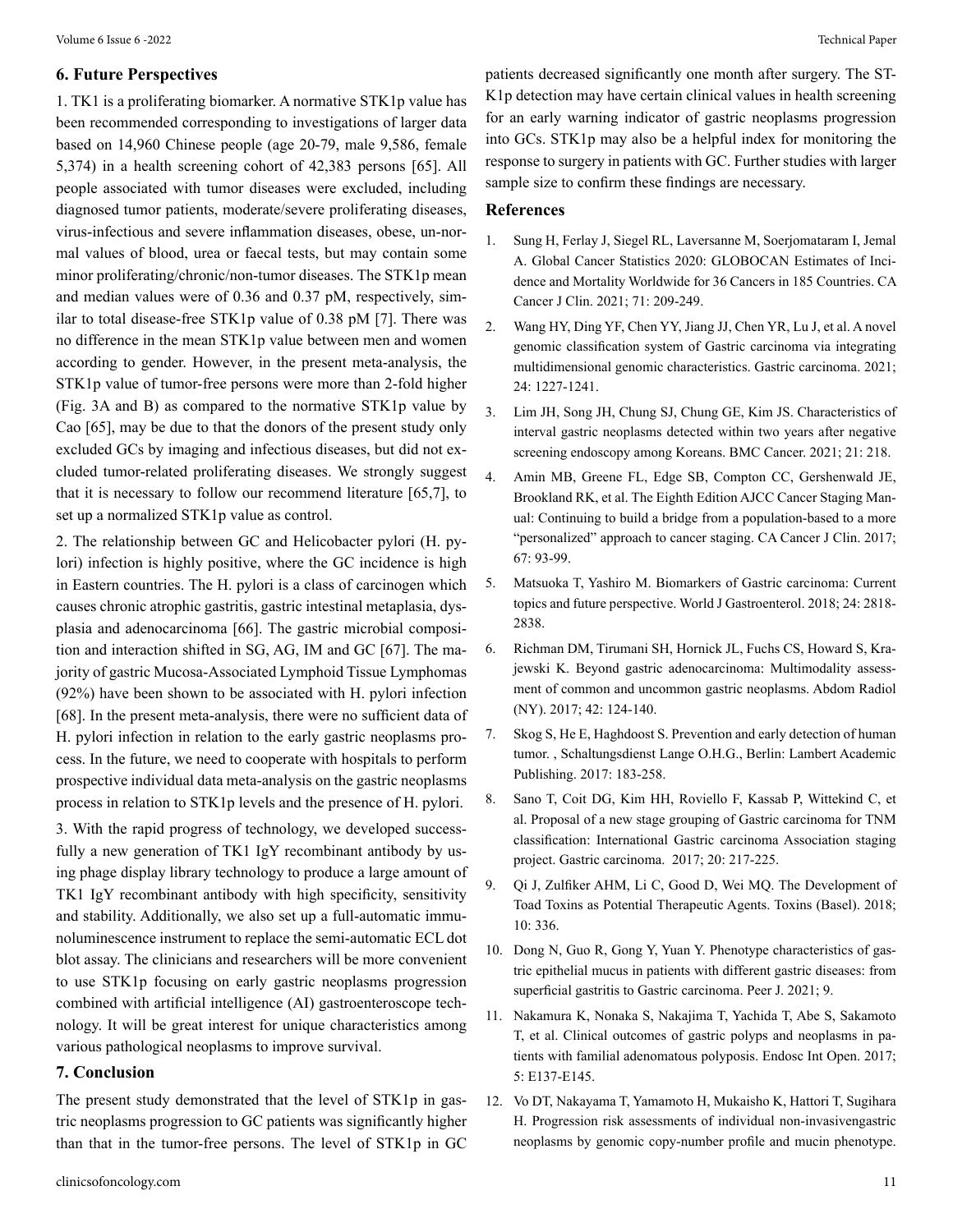[BMC Med Genomics. 2015; 8: 6.](C:\Users\Canopus\AppData\Local\Temp\Rar$DIa4972.9868\[PMID: 25881098 DOI: 10.1186\s12920-015-0080-6])

- 13. [Kędzierska L, Madej-Michniewicz A, Marczuk N, Dołęgowska B,](C:\Users\Canopus\AppData\Local\Temp\Rar$DIa4972.9868\eCollection 2020 [PMID: 32051741]) [Starzyńska T, Błogowski W. Clinical significance of various growth](C:\Users\Canopus\AppData\Local\Temp\Rar$DIa4972.9868\eCollection 2020 [PMID: 32051741]) [factors in patients with different gastric neoplasms. Am J Transl](C:\Users\Canopus\AppData\Local\Temp\Rar$DIa4972.9868\eCollection 2020 [PMID: 32051741]) [Res. 2020; 12: 118-129.](C:\Users\Canopus\AppData\Local\Temp\Rar$DIa4972.9868\eCollection 2020 [PMID: 32051741])
- 14. [Sherley JL, Kelly TJ. Regulation of human thymidine kinase during](C:\Users\Canopus\AppData\Local\Temp\Rar$DIa4972.9868\[PMID: 3372530]) [the cell cycle. J Biol Chem. 1988; 263: 8350-8.](C:\Users\Canopus\AppData\Local\Temp\Rar$DIa4972.9868\[PMID: 3372530])
- 15. [Eriksson S, Munch-Petersen B, Johansson K, Eklund H. Structure](C:\Users\Canopus\AppData\Local\Temp\Rar$DIa4972.9868\[PMID: 12363036 DOI: 10.1007\s00018-002-8511-x]) [and function of cellular deoxyribonucleoside kinases. Cell Mol Life](C:\Users\Canopus\AppData\Local\Temp\Rar$DIa4972.9868\[PMID: 12363036 DOI: 10.1007\s00018-002-8511-x]) [Sci. 2002; 59: 1327-46.](C:\Users\Canopus\AppData\Local\Temp\Rar$DIa4972.9868\[PMID: 12363036 DOI: 10.1007\s00018-002-8511-x])
- 16. [Topolcan O, Holubec L Jr. The role of thymidine kinase in cancer](C:\Users\Canopus\AppData\Local\Temp\Rar$DIa4972.9868\[PMID: 23485133 DOI: 10.1517\17530059.2.2.129]) [diseases. Expert Opin Med Diagn. 2008; 2: 129-41.](C:\Users\Canopus\AppData\Local\Temp\Rar$DIa4972.9868\[PMID: 23485133 DOI: 10.1517\17530059.2.2.129])
- 17. [Tribukait B. Early prediction of pathologic response to neoadjuvant](C:\Users\Canopus\AppData\Local\Temp\Rar$DIa4972.9868\[PMID:32423477 DOI:10.1186\s12885-020-06925-y]) [treatment of breast cancer: use of a cell-loss metric based on serum](C:\Users\Canopus\AppData\Local\Temp\Rar$DIa4972.9868\[PMID:32423477 DOI:10.1186\s12885-020-06925-y]) [thymidine kinase 1 and tumour volume. BMC Cancer. 2020; 20:](C:\Users\Canopus\AppData\Local\Temp\Rar$DIa4972.9868\[PMID:32423477 DOI:10.1186\s12885-020-06925-y]) [440.](C:\Users\Canopus\AppData\Local\Temp\Rar$DIa4972.9868\[PMID:32423477 DOI:10.1186\s12885-020-06925-y])
- 18. [Wu C, Yang R, Zhou J, Bao S, Zou L, Zhang P, et al. Production](C:\Users\Canopus\AppData\Local\Temp\Rar$DIa4972.9868\[PMID: 12799048 DOI: 10.1016\s0022-1759(03)00062-0]) [and characterisation of a novel chicken IgY antibody raised against](C:\Users\Canopus\AppData\Local\Temp\Rar$DIa4972.9868\[PMID: 12799048 DOI: 10.1016\s0022-1759(03)00062-0]) [C-terminal peptide from human thymidine kinase 1. J Immunol](C:\Users\Canopus\AppData\Local\Temp\Rar$DIa4972.9868\[PMID: 12799048 DOI: 10.1016\s0022-1759(03)00062-0]) [Methods. 2003; 277: 157-169.](C:\Users\Canopus\AppData\Local\Temp\Rar$DIa4972.9868\[PMID: 12799048 DOI: 10.1016\s0022-1759(03)00062-0])
- 19. [Chen ZH, Huang SQ, Wang Y, Yang AZ, Wen J, Xu XH, et al. Se](C:\Users\Canopus\AppData\Local\Temp\Rar$DIa4972.9868\[PMID: 22247653 DOI: 10.3390\s111211064])[rological thymidine kinase 1 is a biomarker for early detection of](C:\Users\Canopus\AppData\Local\Temp\Rar$DIa4972.9868\[PMID: 22247653 DOI: 10.3390\s111211064]) [tumours a health screening study on 35,365 people, using a sen](C:\Users\Canopus\AppData\Local\Temp\Rar$DIa4972.9868\[PMID: 22247653 DOI: 10.3390\s111211064])[sitive chemiluminescent dot blot assay. Sensors \(Basel\). 2011; 11:](C:\Users\Canopus\AppData\Local\Temp\Rar$DIa4972.9868\[PMID: 22247653 DOI: 10.3390\s111211064]) [11064 80.](C:\Users\Canopus\AppData\Local\Temp\Rar$DIa4972.9868\[PMID: 22247653 DOI: 10.3390\s111211064])
- 20. [Chen ZH, Wang Y, Chen G, Cao X, Jiang XR, Ma HB, et al. Chapter](http://www.sensorsportal.com.) [21. Serum-Biomarker Thymidine Kinase 1 for Early Discovery of](http://www.sensorsportal.com.) [Tumour Process of 160,086 Participants Using a Sensitive Immune-](http://www.sensorsportal.com.)[ECL-Dot-Blot Detection System. S.Y. Yurish \(Ed.\): In Advances in](http://www.sensorsportal.com.) Sensors: Reviews, Vol. 6, [Barcelona, Spain: International Frequen](http://www.sensorsportal.com.)[cy Sensor Association Publishing, 2018.](http://www.sensorsportal.com.)
- 21. [Zou L, Zhang PG, Zou S, Li Y, He Q. The half-life of thymidine](C:\Users\Canopus\AppData\Local\Temp\Rar$DIa4972.9868\[PMID: 12113581 DOI: 10.5301\jbm.2008.1382]) [kinase 1 in serum measured by ECL dot blot: a potential marker for](C:\Users\Canopus\AppData\Local\Temp\Rar$DIa4972.9868\[PMID: 12113581 DOI: 10.5301\jbm.2008.1382]) [monitoring the response to surgery of patients with Gastric carcino](C:\Users\Canopus\AppData\Local\Temp\Rar$DIa4972.9868\[PMID: 12113581 DOI: 10.5301\jbm.2008.1382])[ma. Int J Biol Markers. 2002; 17: 135-140.](C:\Users\Canopus\AppData\Local\Temp\Rar$DIa4972.9868\[PMID: 12113581 DOI: 10.5301\jbm.2008.1382])
- 22. [Liu Y, Ling Y, Qi Q, Tang Y, Xu J, Tong Z, et al. Changes in serum](C:\Users\Canopus\AppData\Local\Temp\Rar$DIa4972.9868\[PMID: 22977640 DOI: 10.3892\etm.2011.338]) [thymidine kinase 1 levels during chemotherapy correlate with ob](C:\Users\Canopus\AppData\Local\Temp\Rar$DIa4972.9868\[PMID: 22977640 DOI: 10.3892\etm.2011.338])[jective response in patients with advanced Gastric carcinoma. Exp](C:\Users\Canopus\AppData\Local\Temp\Rar$DIa4972.9868\[PMID: 22977640 DOI: 10.3892\etm.2011.338]) [Ther Med. 2011; 2: 1177-1181.](C:\Users\Canopus\AppData\Local\Temp\Rar$DIa4972.9868\[PMID: 22977640 DOI: 10.3892\etm.2011.338])
- 23. [Lou X, Zhou J, Ma H, Xu S, He E, Skog S. The Half-Life of Se](C:\Users\Canopus\AppData\Local\Temp\Rar$DIa4972.9868\[PMID: 28817340 DOI: 10.1089\gtmb.2017.0003])[rum Thymidine Kinase 1 Concentration Is an Important Tool for](C:\Users\Canopus\AppData\Local\Temp\Rar$DIa4972.9868\[PMID: 28817340 DOI: 10.1089\gtmb.2017.0003]) [Monitoring Surgical Response in Patients with Lung Cancer: A Me](C:\Users\Canopus\AppData\Local\Temp\Rar$DIa4972.9868\[PMID: 28817340 DOI: 10.1089\gtmb.2017.0003])[ta-Analysis. Genet Test Mol Biomarkers. 2017; 21: 471-478.](C:\Users\Canopus\AppData\Local\Temp\Rar$DIa4972.9868\[PMID: 28817340 DOI: 10.1089\gtmb.2017.0003])
- 24. [Ma HB, Hei AL, Zhou J, Li J, He E, Skog S. Serum Thymidine Ki](C:\Users\Canopus\AppData\Local\Temp\Rar$DIa4972.9868\[DOI: 10.26717\BJSTR.2020.30.004943])[nase 1 as a Biomarker for Breast Benign and Malignant Tumor Risk](C:\Users\Canopus\AppData\Local\Temp\Rar$DIa4972.9868\[DOI: 10.26717\BJSTR.2020.30.004943]) [Assessment: A Meta-Analysis. BJSTR. 2020; 30: 23341-23351.](C:\Users\Canopus\AppData\Local\Temp\Rar$DIa4972.9868\[DOI: 10.26717\BJSTR.2020.30.004943])
- 25. [Ma H, Hei A, Zhou J, He E, Skog S, Li J. Serum thymidine kinase 1](C:\Users\Canopus\AppData\Local\Temp\Rar$DIa4972.9868\[PMID: 34258026 DOI: 10.2144\fsoa-2021-0016])  [protein concentration for predicting early progression and monitor](C:\Users\Canopus\AppData\Local\Temp\Rar$DIa4972.9868\[PMID: 34258026 DOI: 10.2144\fsoa-2021-0016])[ing the response to TACE in hepatocellular carcinomas: a network](C:\Users\Canopus\AppData\Local\Temp\Rar$DIa4972.9868\[PMID: 34258026 DOI: 10.2144\fsoa-2021-0016]) [meta-analysis. Future Sci OA. 2021; 7: FSO717.](C:\Users\Canopus\AppData\Local\Temp\Rar$DIa4972.9868\[PMID: 34258026 DOI: 10.2144\fsoa-2021-0016])
- 26. [Dang L, Ma H, Hei A, Xu S, Zhou J, He E, et al. A meta-analysis](C:\Users\Canopus\AppData\Local\Temp\Rar$DIa4972.9868\[PMID: 32257201 DOI: 10.3892\mco.2020.2002])

[of serological thymidine kinase 1 as a marker for colorectal benign](C:\Users\Canopus\AppData\Local\Temp\Rar$DIa4972.9868\[PMID: 32257201 DOI: 10.3892\mco.2020.2002]) [and malignant tumor risk assessment. Mol Clin Oncol. 2020; 12:](C:\Users\Canopus\AppData\Local\Temp\Rar$DIa4972.9868\[PMID: 32257201 DOI: 10.3892\mco.2020.2002]) [440-450.](C:\Users\Canopus\AppData\Local\Temp\Rar$DIa4972.9868\[PMID: 32257201 DOI: 10.3892\mco.2020.2002])

- 27. [Chen Y, Ying M, Chen Y, Hu M, Lin Y, Chen D, et al. Serum thymi](C:\Users\Canopus\AppData\Local\Temp\Rar$DIa4972.9868\[PMID: 20354751 DOI: 10.1007\s10147-010-0067-4])[dine kinase 1 correlates to clinical stages and clinical reactions and](C:\Users\Canopus\AppData\Local\Temp\Rar$DIa4972.9868\[PMID: 20354751 DOI: 10.1007\s10147-010-0067-4]) [monitors the outcome of therapy of 1,247 cancer patients in routine](C:\Users\Canopus\AppData\Local\Temp\Rar$DIa4972.9868\[PMID: 20354751 DOI: 10.1007\s10147-010-0067-4]) [clinical settings. Int J Clin Oncol. 2010; 15: 359-368.](C:\Users\Canopus\AppData\Local\Temp\Rar$DIa4972.9868\[PMID: 20354751 DOI: 10.1007\s10147-010-0067-4])
- 28. [Cheng Q. Pepsinogen and thymidine kinase 1 in early diagnosis of](C:\Users\Canopus\AppData\Local\Temp\Rar$DIa4972.9868\Available from: https:\d.wanfangdata.com.cn\thesis\Y2001491)  [gastric carcinoma. M.Sc. Thesis, Tianjin Medical University. 2011.](C:\Users\Canopus\AppData\Local\Temp\Rar$DIa4972.9868\Available from: https:\d.wanfangdata.com.cn\thesis\Y2001491)
- 29. [Cheng XH, Xiang HP. Clinical significance of detection of cyto](C:\Users\Canopus\AppData\Local\Temp\Rar$DIa4972.9868\[DOI: 10.3969\j.issn.1009-6469.2015.08.048])[plasmic thymidine kinase in patients with Gastric carcinoma. Anhui](C:\Users\Canopus\AppData\Local\Temp\Rar$DIa4972.9868\[DOI: 10.3969\j.issn.1009-6469.2015.08.048]) [Medical and Pharmaceutical Journal. 2015; 19: 1571-1573.](C:\Users\Canopus\AppData\Local\Temp\Rar$DIa4972.9868\[DOI: 10.3969\j.issn.1009-6469.2015.08.048])
- 30. [Fang AN. Clinical significance of tumor marker thymidine kinase 1](C:\Users\Canopus\AppData\Local\Temp\Rar$DIa4972.9868\[DOI: 10.3969\j.issn.1002-1256.2017.03.019]) [in the early diagnosis of cancer patients. Journal of Qiqihar Univer](C:\Users\Canopus\AppData\Local\Temp\Rar$DIa4972.9868\[DOI: 10.3969\j.issn.1002-1256.2017.03.019])[sity of Medicine. 2017; 38: 292-294.](C:\Users\Canopus\AppData\Local\Temp\Rar$DIa4972.9868\[DOI: 10.3969\j.issn.1002-1256.2017.03.019])
- 31. [Fang GZ, Wu H, Yang C. Clinical Significance of Detecting Serum](C:\Users\Canopus\AppData\Local\Temp\Rar$DIa4972.9868\[DOI: 10.3969\j.issn.1671-7414.2016.02.037])  [Pepsinogen and Thymidine Kinase 1 Levels in Patients with Gastric](C:\Users\Canopus\AppData\Local\Temp\Rar$DIa4972.9868\[DOI: 10.3969\j.issn.1671-7414.2016.02.037]) [Diseases. J Mod Lab Med. 2016; 31: 124-126.](C:\Users\Canopus\AppData\Local\Temp\Rar$DIa4972.9868\[DOI: 10.3969\j.issn.1671-7414.2016.02.037])
- 32. [Fang H, Li XL, Ren YM, Shi RH. The changes and clinical value](C:\Users\Canopus\AppData\Local\Temp\Rar$DIa4972.9868\[DOI: 10.3969\j.issn. 1006-5709.2014.08.012]) [of serum thymidine kinase 1 in the malignant progression of gastric](C:\Users\Canopus\AppData\Local\Temp\Rar$DIa4972.9868\[DOI: 10.3969\j.issn. 1006-5709.2014.08.012]) [polyps. Chinese Journal of Gastroenterology and Hepatology. 2014;](C:\Users\Canopus\AppData\Local\Temp\Rar$DIa4972.9868\[DOI: 10.3969\j.issn. 1006-5709.2014.08.012]) [23: 889-891.](C:\Users\Canopus\AppData\Local\Temp\Rar$DIa4972.9868\[DOI: 10.3969\j.issn. 1006-5709.2014.08.012])
- 33. [Gao W, Li WW, Zhang MM, Zhao P, Yu YQ, Tie YQ. The value of](C:\Users\Canopus\AppData\Local\Temp\Rar$DIa4972.9868\[DOI: 10.3969\j.issn.1002-7386.2019.17.008]) [combined detection of serum G17 and TK1 in diagnosis of Gastric](C:\Users\Canopus\AppData\Local\Temp\Rar$DIa4972.9868\[DOI: 10.3969\j.issn.1002-7386.2019.17.008]) [carcinoma. Hebei Medical Journal. 2019; 41: 2598-2601.](C:\Users\Canopus\AppData\Local\Temp\Rar$DIa4972.9868\[DOI: 10.3969\j.issn.1002-7386.2019.17.008])
- 34. [Gu GD. Diagnostic value of combined detection of serum pepsino](C:\Users\Canopus\AppData\Local\Temp\Rar$DIa4972.9868\[DOI: 10.3969\j.issn.1006-5725.2009.05.017])[gen and thymidine kinase for Gastric carcinoma. Journal of Practical](C:\Users\Canopus\AppData\Local\Temp\Rar$DIa4972.9868\[DOI: 10.3969\j.issn.1006-5725.2009.05.017]) [Medicine. 2009; 25: 715-717.](C:\Users\Canopus\AppData\Local\Temp\Rar$DIa4972.9868\[DOI: 10.3969\j.issn.1006-5725.2009.05.017])
- 35. [Guo L, Lu RQ. Clinical significance of detection of serum thymidine](C:\Users\Canopus\AppData\Local\Temp\Rar$DIa4972.9868\[DOI: 10.3969\j.issn.1673-8640.2008.03.020]) [kinase in patients with Gastric carcinoma. Laboratory Medicine.](C:\Users\Canopus\AppData\Local\Temp\Rar$DIa4972.9868\[DOI: 10.3969\j.issn.1673-8640.2008.03.020]) [2008; 23: 271-273.](C:\Users\Canopus\AppData\Local\Temp\Rar$DIa4972.9868\[DOI: 10.3969\j.issn.1673-8640.2008.03.020])
- 36. [Hu X, Wu F. Application of detecting serum TK1, CEA and CA19-9](C:\Users\Canopus\AppData\Local\Temp\Rar$DIa4972.9868\[DOI: 10.3969\j.issn.1005-3697.2021.08.023])  [in the diagnosis of elderly Gastric carcinoma and their correlation](C:\Users\Canopus\AppData\Local\Temp\Rar$DIa4972.9868\[DOI: 10.3969\j.issn.1005-3697.2021.08.023]) [with the pathological characteristics. Journal of North Sichuan Med](C:\Users\Canopus\AppData\Local\Temp\Rar$DIa4972.9868\[DOI: 10.3969\j.issn.1005-3697.2021.08.023])[ical College. 2021; 36: 1045-1048.](C:\Users\Canopus\AppData\Local\Temp\Rar$DIa4972.9868\[DOI: 10.3969\j.issn.1005-3697.2021.08.023])
- 37. [Hu ZS, Xu YH. Diagnostic value of serum gastrin 17, thymidine](C:\Users\Canopus\AppData\Local\Temp\Rar$DIa4972.9868\[DOI: 10.3969\j.issn.1005-9202.2015.08.047]) [kinase 1, Cancer embryo antigen, carbohydrate antigen 19-9, 12-5,](C:\Users\Canopus\AppData\Local\Temp\Rar$DIa4972.9868\[DOI: 10.3969\j.issn.1005-9202.2015.08.047]) [72-4 combined detection in Gastric carcinoma. Chinese Journal of](C:\Users\Canopus\AppData\Local\Temp\Rar$DIa4972.9868\[DOI: 10.3969\j.issn.1005-9202.2015.08.047]) [Gerontology. 2015; 35: 2107-2108.](C:\Users\Canopus\AppData\Local\Temp\Rar$DIa4972.9868\[DOI: 10.3969\j.issn.1005-9202.2015.08.047])
- 38. [Jia B, Liu J, Meng LJ, Meng XY, Ji JM, Lv G. The diagnostic value](C:\Users\Canopus\AppData\Local\Temp\Rar$DIa4972.9868\[DOI: 10.3969\j.issn.1672-9455.2018.08.022]) [of serum G17 and TK1 change in Gastric carcinoma. Lab Med Clin.](C:\Users\Canopus\AppData\Local\Temp\Rar$DIa4972.9868\[DOI: 10.3969\j.issn.1672-9455.2018.08.022]) [2018; 15: 1125-1127+1131.](C:\Users\Canopus\AppData\Local\Temp\Rar$DIa4972.9868\[DOI: 10.3969\j.issn.1672-9455.2018.08.022])
- 39. [Jiang JY. Diagnostic value of serum thymidine kinase 1 in Gastric](C:\Users\Canopus\AppData\Local\Temp\Rar$DIa4972.9868\[DOI: 10.3760\cma.j.issn.1008-1372.2013.11.028]) [carcinoma. Journal of Chinese Physician. 2013; 15: 1537-1538.](C:\Users\Canopus\AppData\Local\Temp\Rar$DIa4972.9868\[DOI: 10.3760\cma.j.issn.1008-1372.2013.11.028])
- 40. [Lin L, Xu QW, Lu J, Zhou CJ. Clinical study on the changes of se](C:\Users\Canopus\AppData\Local\Temp\Rar$DIa4972.9868\[DOI: CNKI:SUN:ZDYS. 0.2014-27-057])[rum thymidine kinase 1 level in patients with Gastric carcinoma be](C:\Users\Canopus\AppData\Local\Temp\Rar$DIa4972.9868\[DOI: CNKI:SUN:ZDYS. 0.2014-27-057])[fore and after operation. China Modern Doctor. 2014; 52: 151-153.](C:\Users\Canopus\AppData\Local\Temp\Rar$DIa4972.9868\[DOI: CNKI:SUN:ZDYS. 0.2014-27-057])
- 41. [Liu X, Feng ZF, Lai ZW, Jiang YQ, Xu ML, Zhou XF. The expres](C:\Users\Canopus\AppData\Local\Temp\Rar$DIa4972.9868\[DOI: 10.3969\j.issn.1004-4337.2015.09.003])[sion and clinical significance of serum TK1 in patients with Gastric](C:\Users\Canopus\AppData\Local\Temp\Rar$DIa4972.9868\[DOI: 10.3969\j.issn.1004-4337.2015.09.003]) [carcinoma, lung cancer, colon cancer and healthy people. Journal of](C:\Users\Canopus\AppData\Local\Temp\Rar$DIa4972.9868\[DOI: 10.3969\j.issn.1004-4337.2015.09.003]) [Mathematical Medicine. 2015; 28: 1270-1272.](C:\Users\Canopus\AppData\Local\Temp\Rar$DIa4972.9868\[DOI: 10.3969\j.issn.1004-4337.2015.09.003])